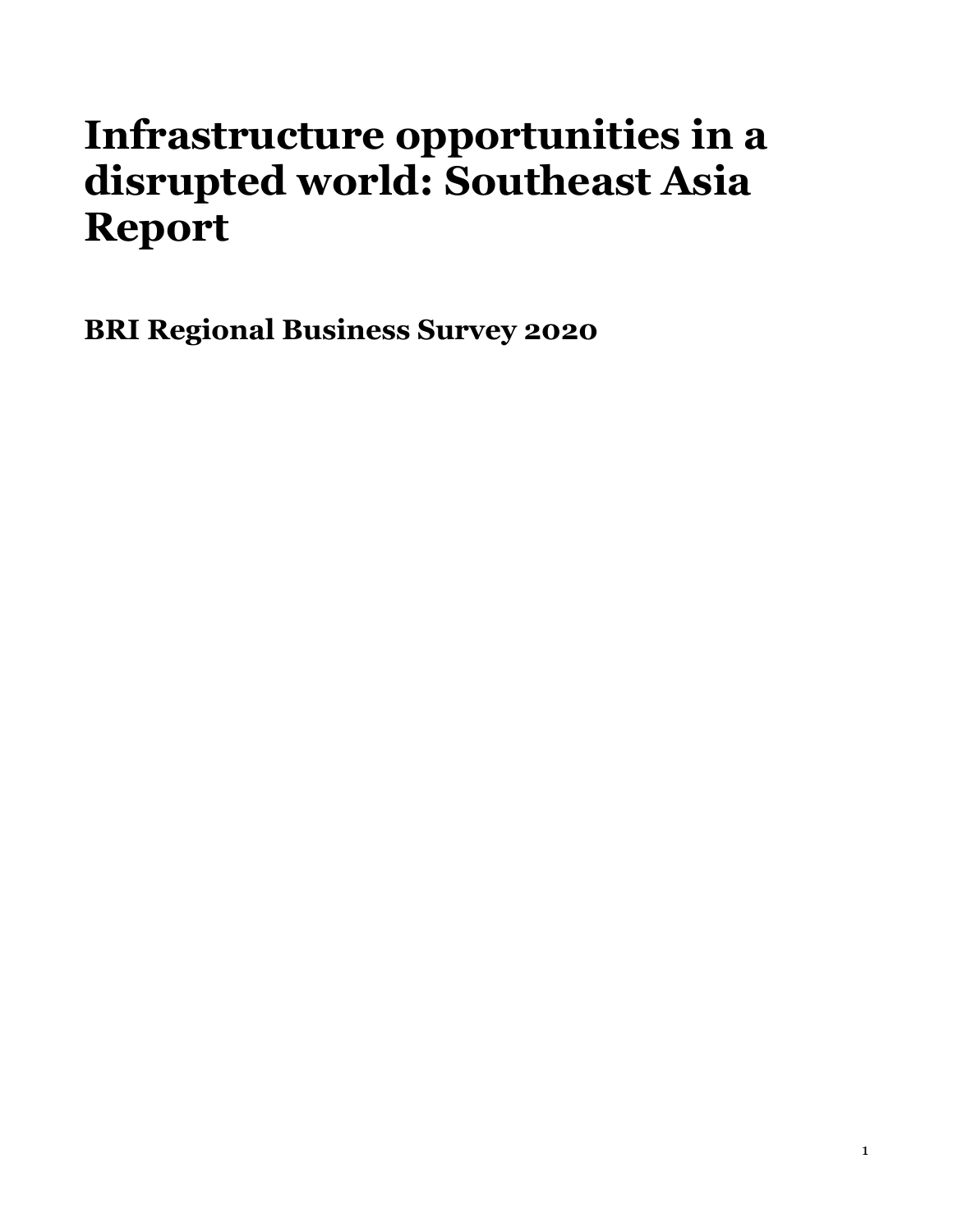# **Contents**

<span id="page-1-0"></span>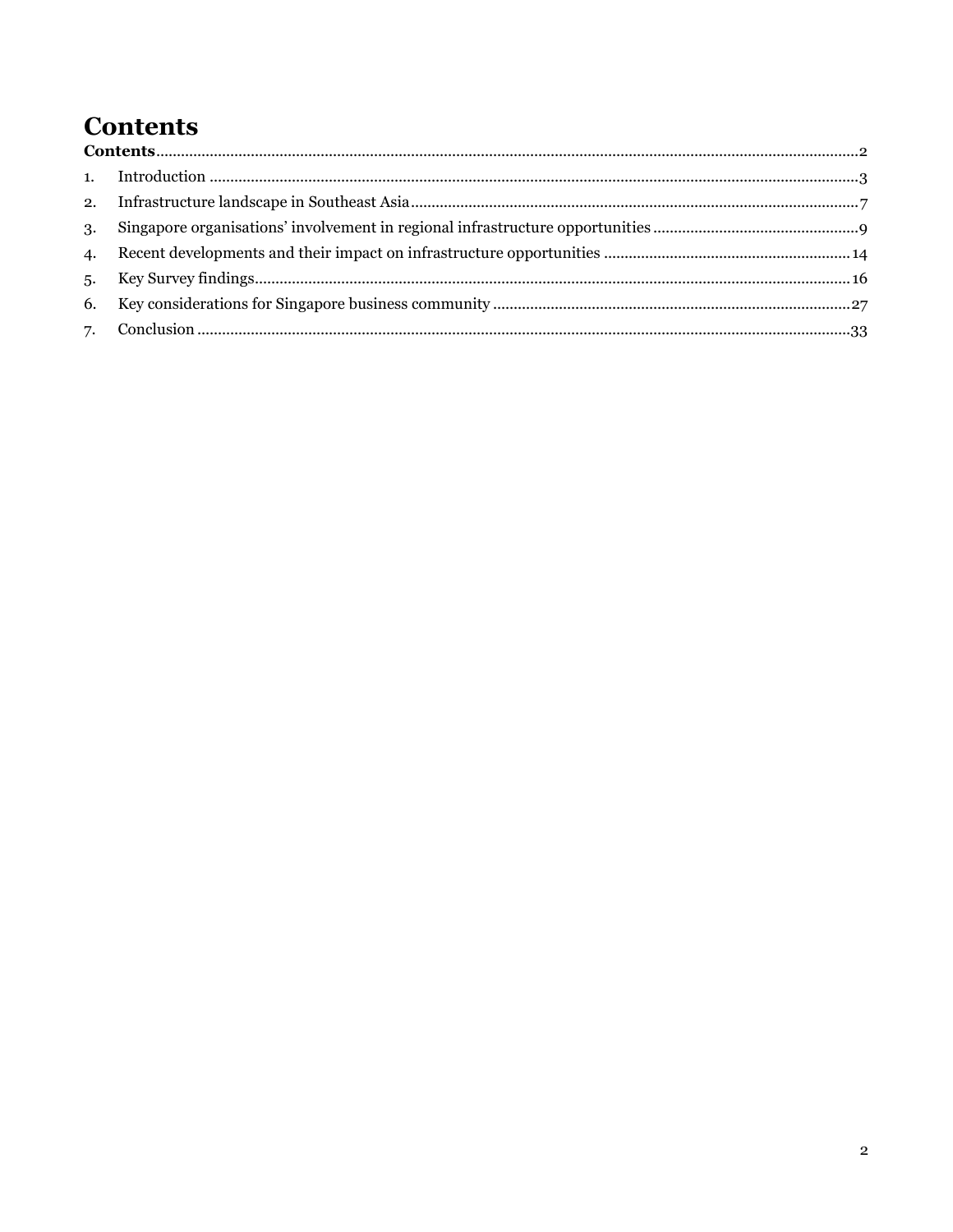# <span id="page-2-0"></span>**1. Introduction**

#### **About the report**

BRI Regional Business Survey 2020 was conducted jointly by the Singapore Business Federation (SBF) and PricewaterhouseCoopers Advisory Services Pte. Ltd (PwC). This report outlines the key findings of the survey and provides insights to recent developments related to the regional infrastructure landscape, including the Belt & Road Initiative (BRI). It highlights the way forward for Singapore companies keen on leveraging regional infrastructure opportunities.

Infrastructure is one of the key drivers for Southeast Asia's economic growth while mega initiatives like China's BRI provide regional growth opportunities for Singapore companies. However, today most businesses stand disrupted thanks to the unprecedented global pandemic COVID-19, aside from the ongoing trade conflict between the US and China.

Aimed at better equipping Singapore based companies, the BRI Regional Business Survey this year broadened its focus to cover regional infrastructure opportunities. The survey respondents this year shared their view on regional infrastructure, social and economic opportunities including power, energy, transport, water, wastewater, waste, urban development, digital, technology, healthcare and pharmaceutical sectors in Southeast Asia.

The survey spanning August and September 2020 was conducted online. Senior representatives from organisations across a broad range of sectors and geographical locations were exclusively invited, to share their thoughts on the geopolitical situation, the current investment climate, and challenges and issues they face, in pursuing infrastructure opportunities across the region.

Despite the disruptions, business leaders from ASEAN as well as from around the world remain positive about the regional infrastructure outlook and many Singapore organizations continue to successfully participate in the regional infrastructure space.

The report follows a series of BRI related publications**<sup>1</sup>** led by SBF over the past years, in light of the Federation's successful initiatives around connecting Singapore businesses with the regional infrastructure opportunities<sup>2</sup>.

#### **Survey Respondents:**

The respondents are grouped based on the location of their headquarters -- Singapore respondents, Southeast Asia (SEA) respondents (excluding Singapore), and Other respondents (with HQ in China, Japan, Europe, Australia and rest of the world). The SEA respondents and Other respondents are collectively referred to as Non-SG respondents.

Please note that this survey was conducted before the coup in Myanmar in February 2021, therefore it might not reflect the market's appetite to Myanmar risks in a post-coup environment.

<sup>1</sup> Up and Running? Opportunity and Risk Along China's Belt and Road (2017) by Economist Corporate Network; Delving into the BRI: How Regional Players Plan to Leverage on BRI Business Opportunities" (2019) jointly produced by SBF and PwC Singapore.

<sup>2</sup> BRI Connect with Chinese Enterprises Association (2017)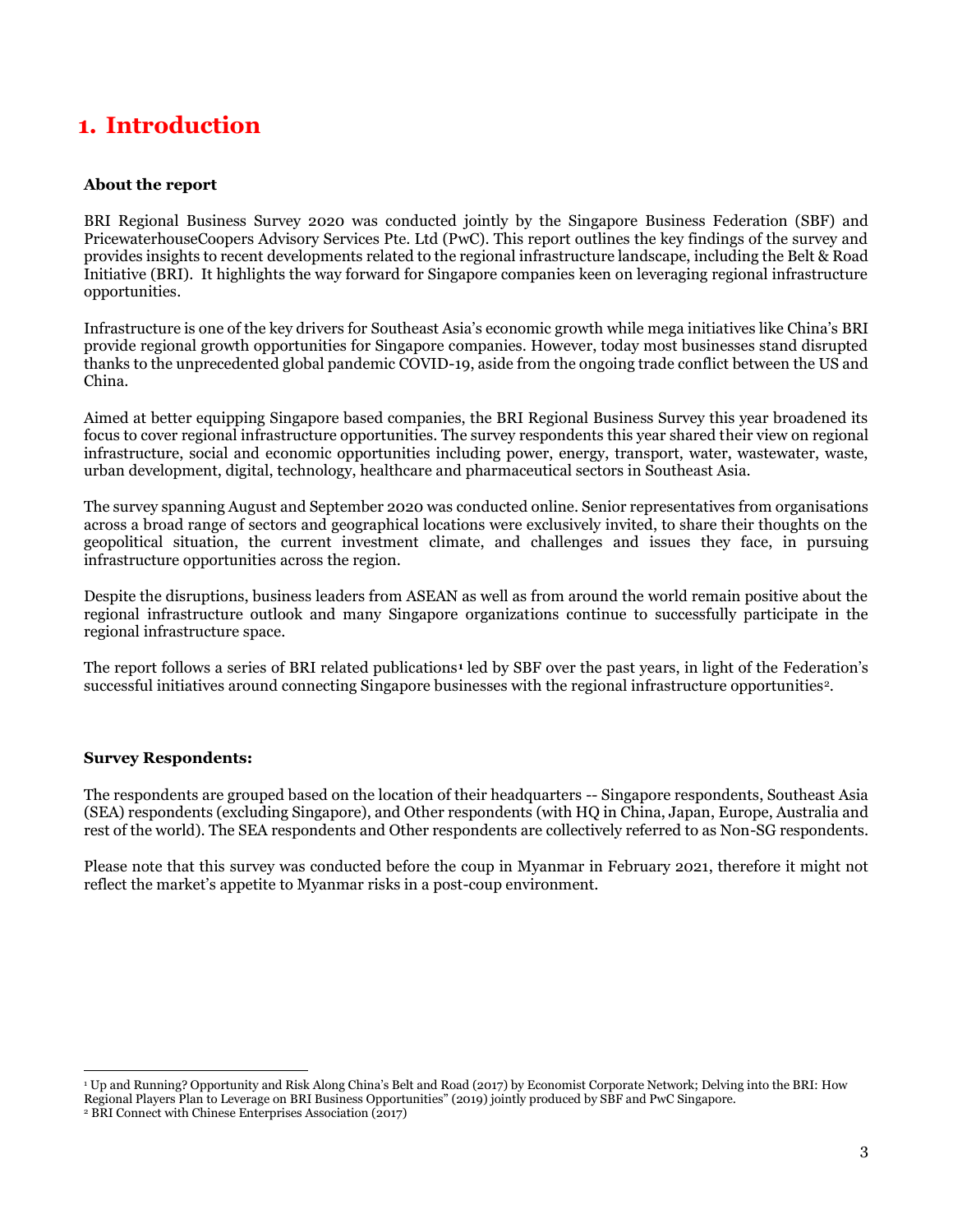### **Background - all respondents**

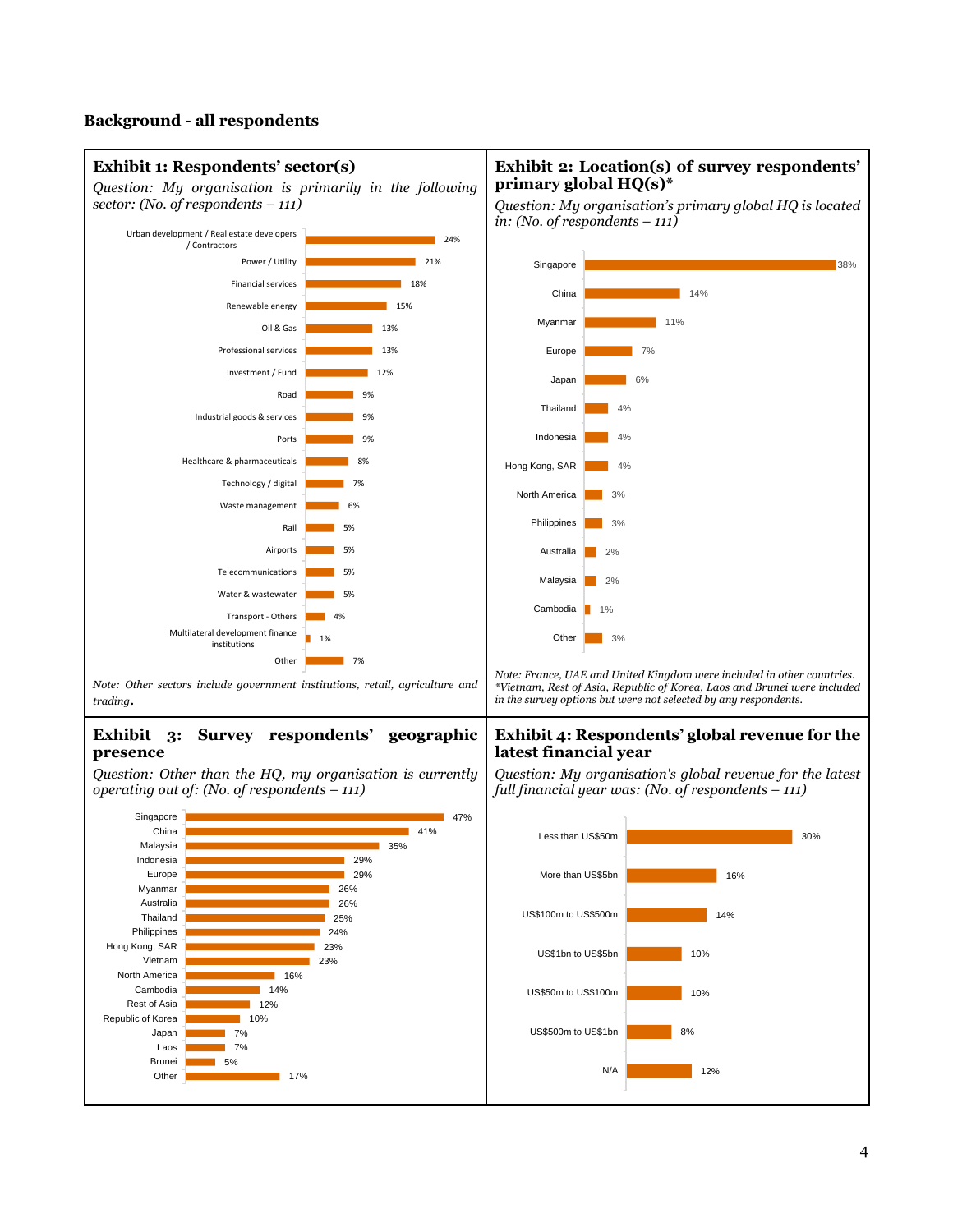#### **Current involvement in SEA infrastructure opportunities**

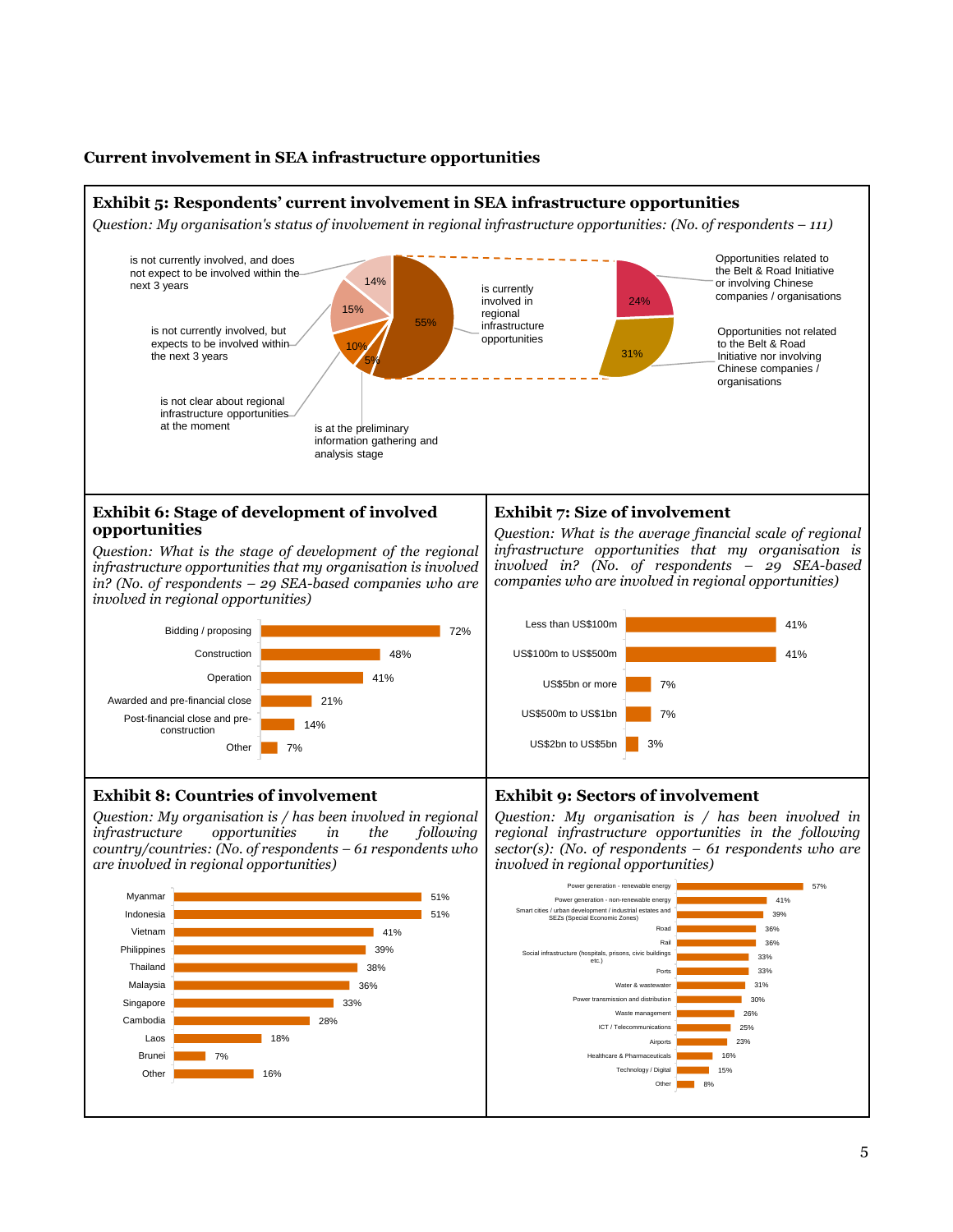### **Singapore respondents' current involvement in SEA infrastructure opportunities**

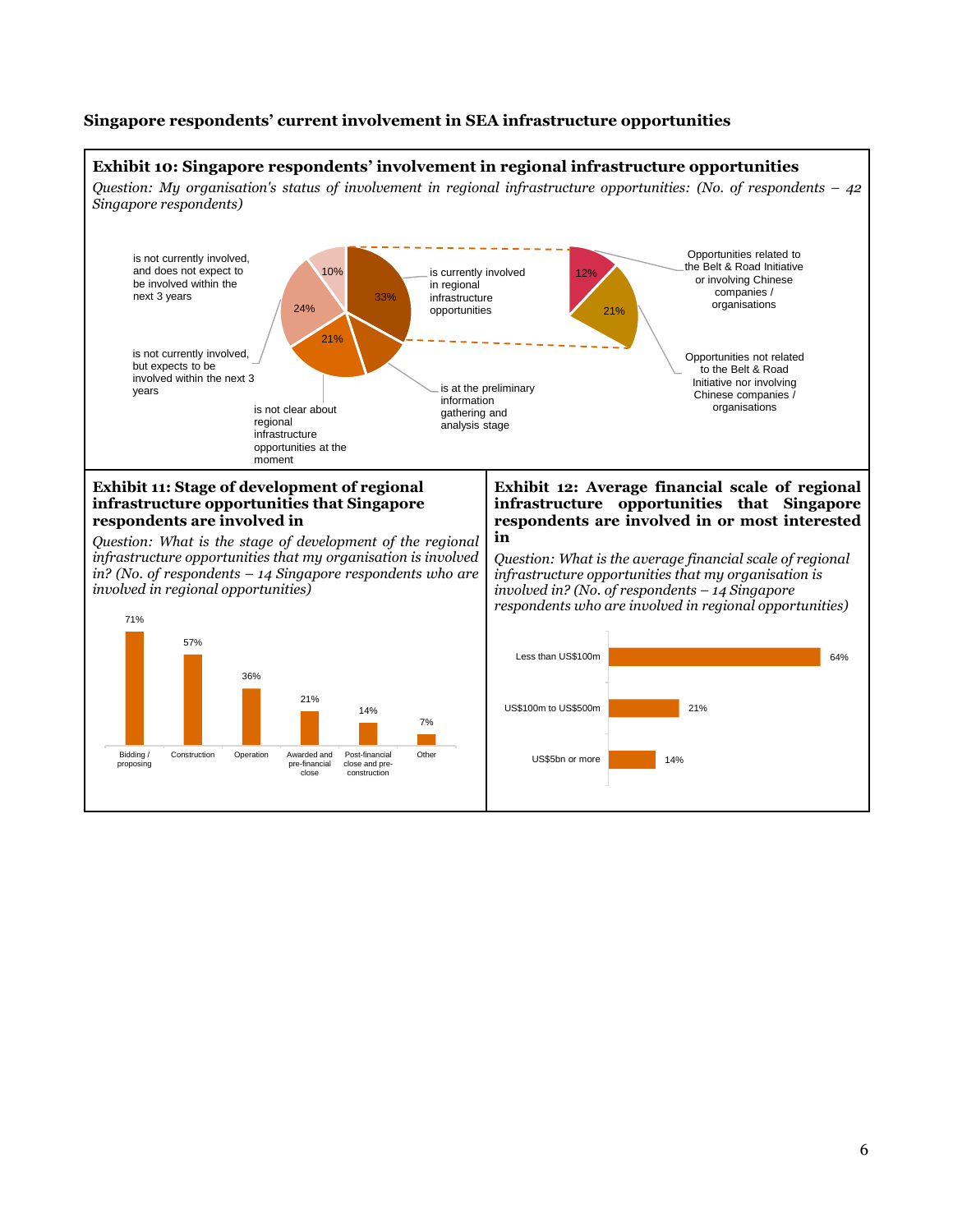# <span id="page-6-0"></span>**2. Infrastructure landscape in Southeast Asia**

Southeast Asia has been rapidly growing over the past five years. With the region's combined gross domestic product of over USD 2.4 trillion, Southeast Asia is the seventh-largest ranked economy in the world and is expected to become the world's fourth largest economy by 2050. Such exponential economic growth will need to be backed by approximately USD 3.1 trillion of infrastructure investments from 2016 to 20303.

To meet such strong demand for infrastructure, many Southeast Asian governments have carried out national infrastructure development plans to organise the efforts of infrastructure development.

| <b>Countries</b>                | <b>Philippines</b>                                                        | <b>Indonesia</b>                                                       | <b>Myanmar</b>                                                                                                                                   | <b>Malaysia</b>                                                                                                          | <b>Thailand</b>                                                                                                                                       |
|---------------------------------|---------------------------------------------------------------------------|------------------------------------------------------------------------|--------------------------------------------------------------------------------------------------------------------------------------------------|--------------------------------------------------------------------------------------------------------------------------|-------------------------------------------------------------------------------------------------------------------------------------------------------|
| Infra<br>development<br>program | • Build, Build,<br>Build program                                          | • National Infra<br>Development<br>program<br>$(2020 -$<br>2040)       | • National<br><b>Project Bank</b><br>• Yangon Project<br>Bank                                                                                    | $\bullet$ 11 <sup>th</sup> Malaysian<br>Plan $(2015 -$<br>2020)                                                          | $\bullet$ Eastern Economic<br>Corridor (EEC)                                                                                                          |
| Program<br>includes             | $\bullet$ USD 16.9<br><b>billion</b><br>$\bullet$ 75 flagship<br>projects | $\bullet$ USD 412<br>billion, 25<br>projects                           | $\bullet$ 129 projects<br>across the<br>country<br>• 80 projects<br>under public-<br>private-<br>partnership<br>(PPP) model                      | • Roadmap to<br>develop<br>transport and<br>logistics sector,<br>improve digital<br>connectivity<br>and water<br>network | • Estimated USD<br>49.8b to develop<br>three Eastern<br>provinces (Chonburi,<br>Rayong, and<br>Chachoengsao) into<br>a leading ASEAN<br>economic zone |
| Focused<br>sectors              | • Airport, urban<br>development,<br>rail, road,<br>power                  | $\bullet$ Airports,<br>highways,<br>affordable<br>housing and<br>power | $\bullet$ Urban<br>development,<br>power and<br>transport<br>$\bullet$ Urban<br>development,<br>industrial,<br>power, utilities<br>and transport | • Transport,<br>logistics, ICT,<br>water                                                                                 | • Airport, port, rail                                                                                                                                 |

| Exhibit 13: Examples of National Infrastructure Development Programs in the region |  |  |
|------------------------------------------------------------------------------------|--|--|
|                                                                                    |  |  |

Pan-regional collaboration is a common approach that Southeast Asian governments take to develop infrastructure. For example, in 2015, the Association of Southeast Asian Nations (ASEAN) announced ASEAN 2025, a vision to develop ASEAN in order to realise further consolidation, integration and stronger cohesiveness as a Community.

ASEAN 2025 includes ASEAN Connectivity 2025, the master plan to improve the physical, institutional and people-to-people connectivity across ASEAN countries. In 2019, a list of 19 prioritised projects worth USD 15 billion was announced under the Master Plan. The 19 projects spanning various ASEAN countries cover transport, energy, information and communication technology sectors4. However since the announcement, the development progress of the 19 projects varies. Recently in January 2021, the KL-Singapore High Speed Rail project, a key transport project under the Master Plan, has been terminated. Another example is the ASEAN power grid (APG), an ambitious project to interconnect the power systems in the region and establish multilateral power trading.

<sup>3</sup> Asian Robotics Review, "\$321B in ASEAN Infrastructure Funding to Drive Automation", https://asianroboticsreview.com/home54-html <sup>4</sup> ASEAN Secretariat News, Jun 10 2019, "ASEAN identifies potential infrastructure projects", https://asean.org/asean-identifies-potentialinfrastructure-projects/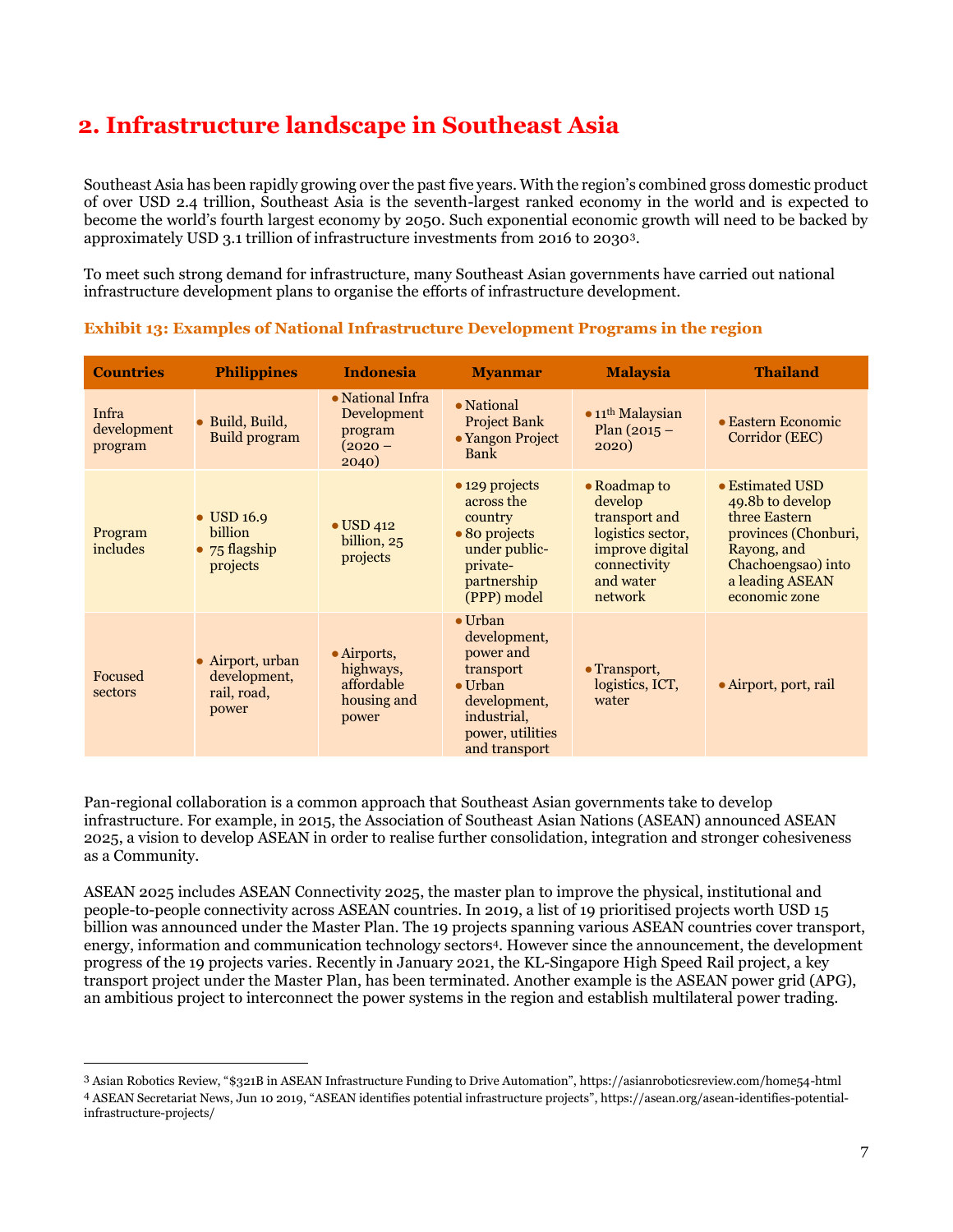Collaboration amongst selected ASEAN members on specific agenda have also been seen. For instance, the Brunei Darussalam-Indonesia-Malaysia-Philippines East ASEAN Growth Area (BIMP-EAGA) is a cooperative initiative established in 1994 to spur development in remote and less developed areas of the participating countries5. BIMP-EAGA Vision 2025 has identified 57 Priority Infrastructure Projects (PIPs) with estimated project cost of USD 21.4 billion in transport, energy and urban development sectors<sup>6</sup>.

On top of the ASEAN government's efforts, the Belt & Road Initiative is a key regional initiative that is expected to boost infrastructure spending in Southeast Asia. First introduced in 2013, the BRI includes a series of development and investment initiatives aimed at improving physical infrastructure and regional integration. It also boosts trade and stimulates economic growth across Asia, Europe and the Middle East. Southeast Asia is a key region under the BRI; it is estimated that USD 200 billion has been invested in Southeast Asia under the BRI during 2013 - 2018.<sup>7</sup> Traditionally BRI projects were mainly in the power, transport, urban development and SEZ sectors. Recently, the COVID-19 pandemic has accelerated developments under Digital Silk Road and Health Silk Road.

Such development efforts on the country level and regional level represent great potential to be involved in infrastructure opportunities for investors, contractors, financers and professional services providers, who are key targets of this survey.

<sup>5</sup> BIMP-EAGA, https://www.bimp-eaga.asia/about-bimp-eaga/what-bimp-eaga/

<sup>6</sup> BIMP-EAGA 2025 Vision, https://bimp-eaga.asia/sites/default/files/publications/bimp-eaga-vision-2025.pdf/

<sup>7</sup> Murray Hiebert, 3 September 2020, "China's Belt and Road Initiative faces huge challenges in Southeast Asia"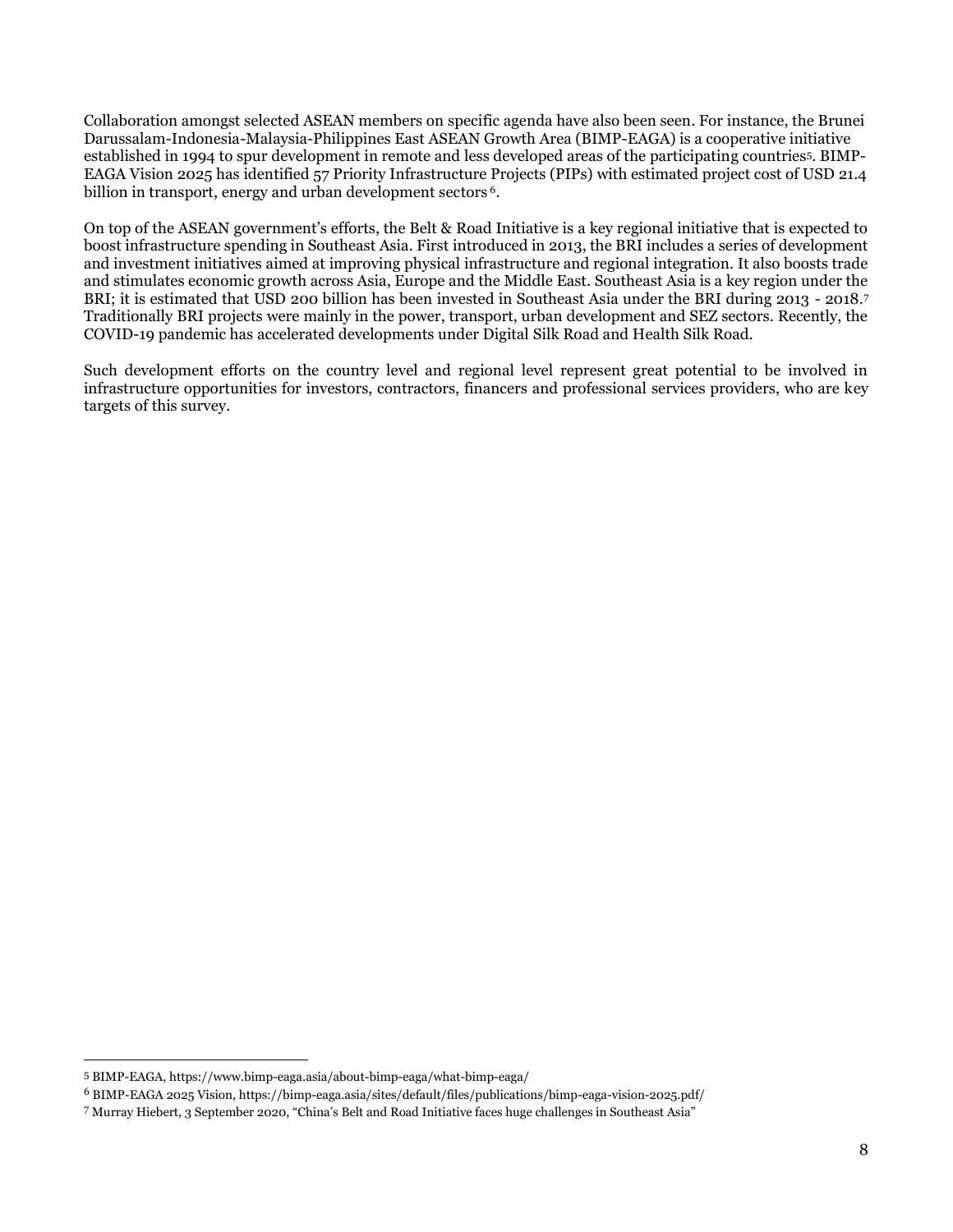# <span id="page-8-0"></span>**3. Singapore organisations' involvement in regional infrastructure opportunities**

The Southeast Asia infrastructure market presents opportunities for Singapore organisations to be involved from the conceptualisation stage, proposal and bidding, to construction and operational stage. Some examples of the current and pipeline infrastructure opportunities in Southeast Asia are highlighted below (Exhibit 14).

#### **Exhibit 14: Examples of current and pipeline infrastructure projects in ASEAN**

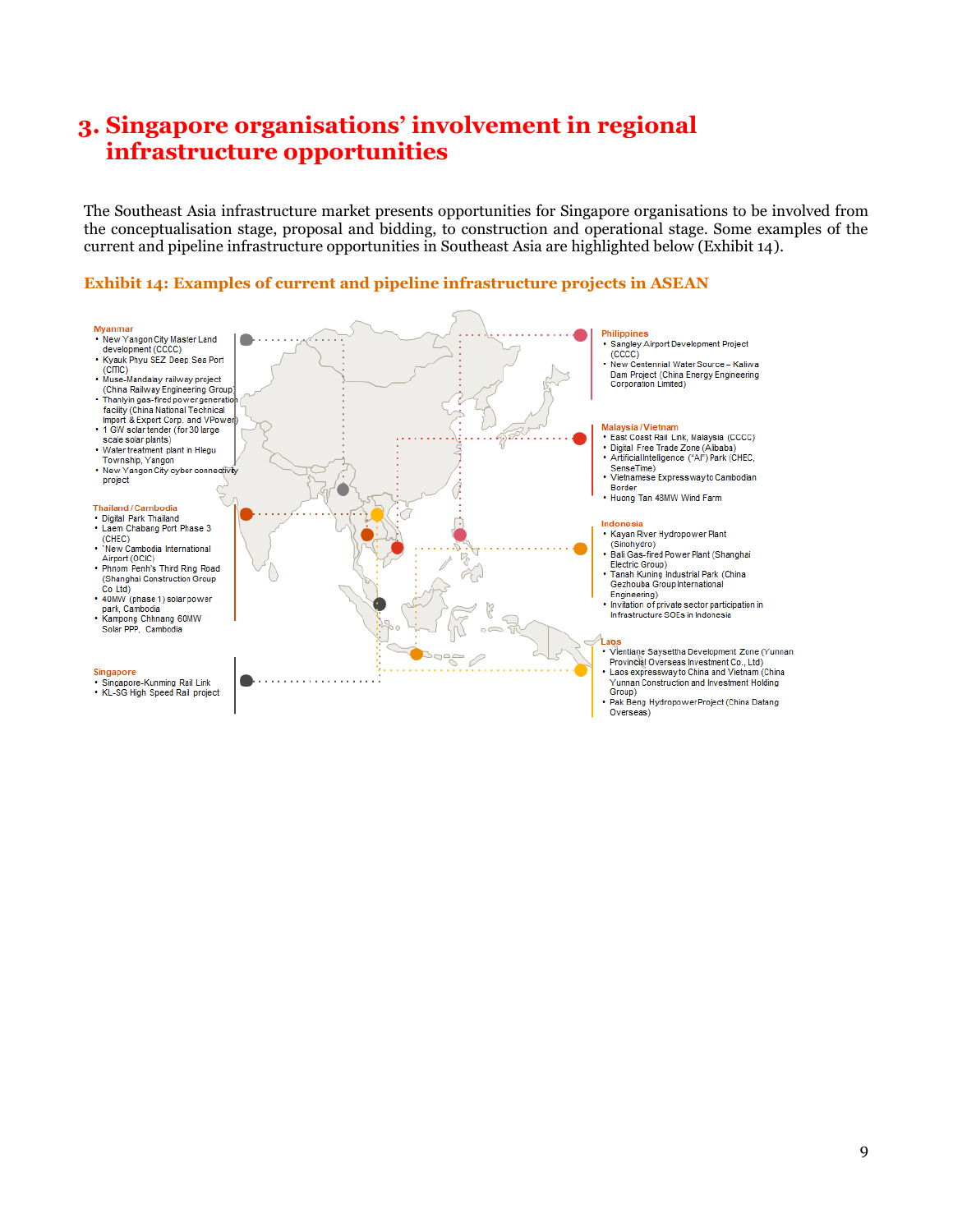In this survey, most **Singapore respondents are involved in infrastructure opportunities located in Vietnam** (57%), followed by the **Philippines** (43%), **Indonesia** (43%), **Singapore** (43%), **Malaysia** (36%) **and Myanmar** (36%) (Exhibit 15). For Singapore respondents who are not involved in any regional infrastructure opportunities currently, the perceived investment destinations are largely in line with realized opportunities, except for Vietnam which ranked much lower on their investment radar.

#### **Exhibit 15: Singapore respondents' involvement in regional opportunities**

Question: My organisation is / has been involved in regional infrastructure opportunities in the following country(ies): *(No. of respondents – 14 Singapore companies who are involved in regional opportunities)*

Question: If my organisation was involved in regional infrastructure opportunities, we would most likely be in the following country(ies): *(No. of respondents – 28 Singapore companies who are not involved in regional opportunities)*



**Power generation, both traditional and renewable energy, have the greatest involvement by Singapore companies** (Exhibit 16). This is aligned with the rapid growth seen in the energy market in SEA, and renewable energy as an asset class. According to the World Economic Forum, SEA's growth in electricity demand is among the fastest in the world. <sup>8</sup> Infrastructure opportunities in sectors such as waste management, water & wastewater, roads, smart cities, urban development, industrial estates and special economic zones (SEZ) are also heavily participated by Singapore respondents.

For Singapore respondents who are currently not involved in regional infrastructure opportunities, opportunities are perceived to be available in sectors including smart cities, urban development, industrial estates, SEZ, roads, waste management and renewable energy (Exhibit 16). Only 4% view non-renewable energy as an attractive sector for involvement, reflecting a major shift in interest away from non-renewable sectors. Furthermore, more than 28% of Singapore respondents who are currently not involved in regional infrastructure opportunities see opportunities in the technology and digital sector. This could indicate a growing interest among Singapore companies to invest regionally in these sectors.

<sup>8</sup> Katharine Rooney, "Can Southeast Asia keep up with growing energy demand?", World Economic Forum, 2 December 2019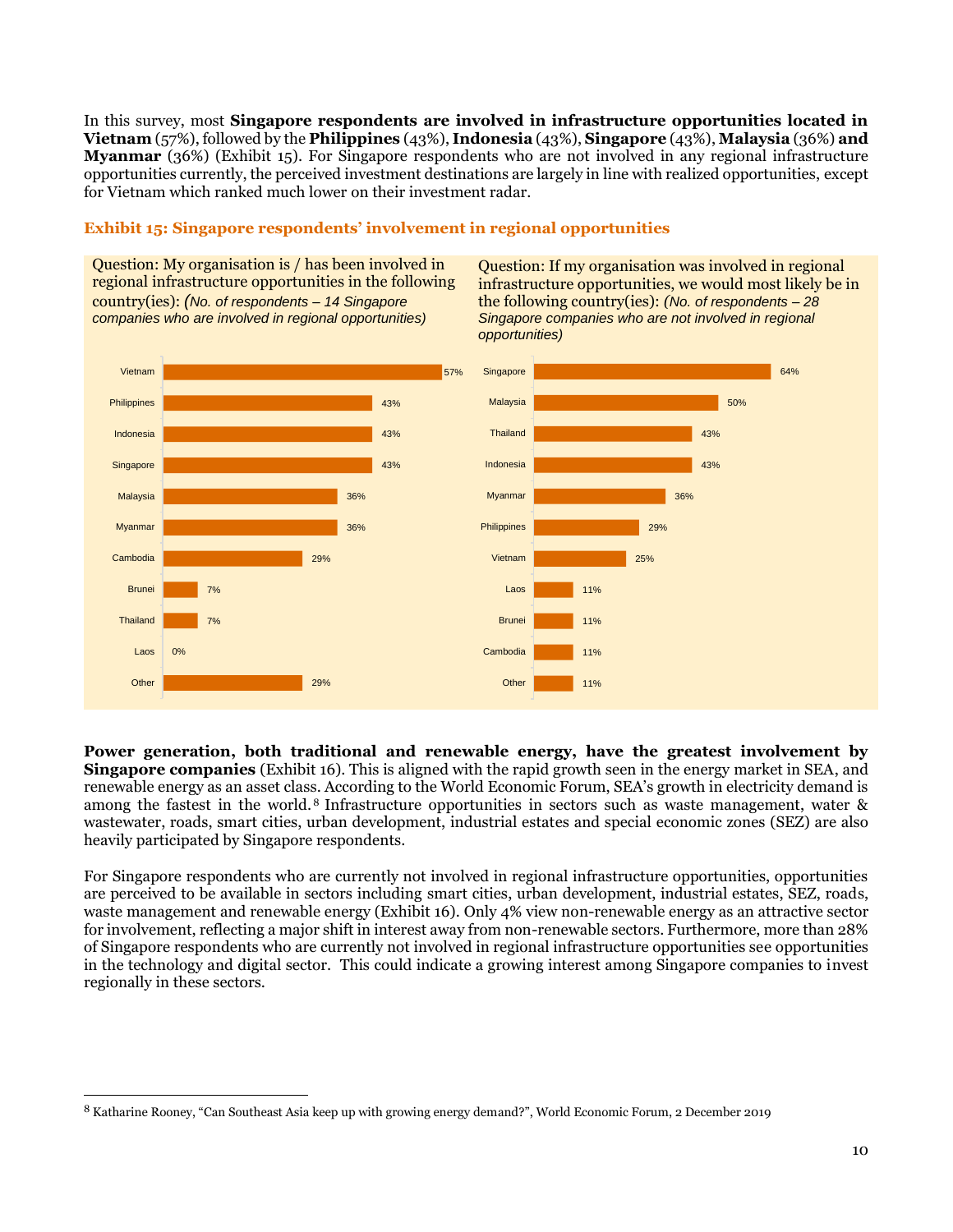#### **Exhibit 16: Sectors where Singapore respondents are involved and interested**

Question: My organisation is / has been involved in regional infrastructure opportunities in the following sector(s): *(No. of respondents – 14 Singapore companies who are involved in regional opportunities)*

Question: If my organisation was involved in regional infrastructure opportunities, they would most likely be in the following sector(s): *(No. of respondents – 28 Singapore companies who are not involved in regional opportunities)*

![](_page_10_Figure_3.jpeg)

**Singapore respondents have mostly partnered with Chinese entities or investors** (57%) or fellow Singapore entities or investors (50%) in their current infrastructure opportunities (Exhibit 17). In such partnerships, Singapore respondents believe they are mainly in the role of bringing relevant experiences, capabilities, international standards and local context into the opportunities.

#### **Exhibit 17: Singapore companies' partners**

Question: The partners of my organisation's current involvement in regional infrastructure opportunities include: *(No. of respondents – 14 Singapore companies who are involved in regional opportunities)*

![](_page_10_Figure_7.jpeg)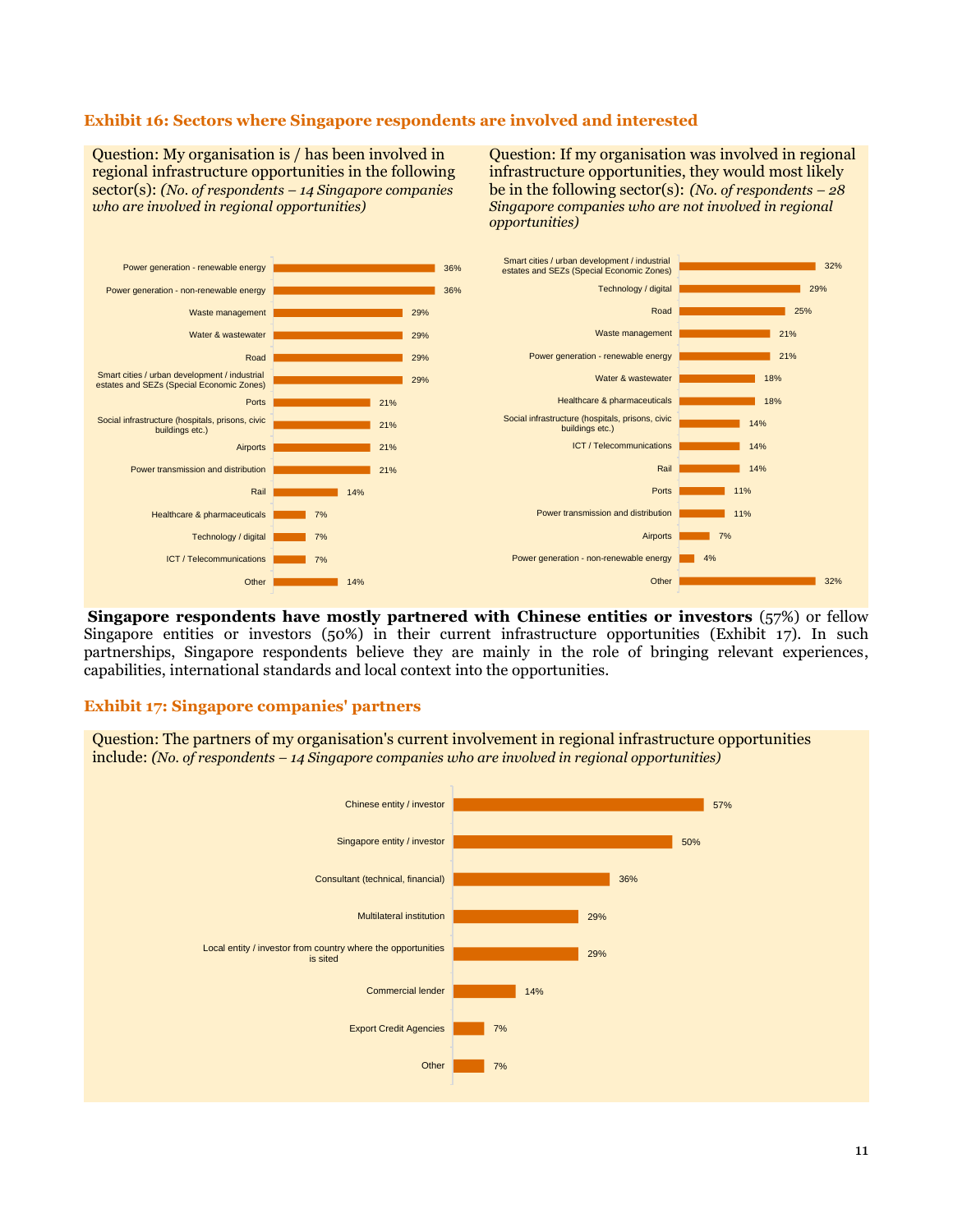Over a third of non-SG respondents are currently partnering with Singapore companies, and 30% expect to partner with Singapore companies within the next three years (Exhibit 18). This shows that **Singapore companies are well recognised and well-positioned among both SEA respondents and respondents outside of SEA to bring value to regional infrastructure opportunities.**

# **Exhibit 18: International investors' partnering with Singapore companies**

Question: In regard to the partnership with Singapore companies in regional infrastructure opportunities, my organisation is: *(No. of respondents – 47 non-SG based respondents who are involved in regional opportunities)*

![](_page_11_Figure_3.jpeg)

# **Case Study: New Yangon City Development, Myanmar**

This is an example of a regional infrastructure project involving urban and industrial estate development, where Singapore organizations have been involved in multiple levels and aspects.

The Yangon Regional Government (YRG) launched the New Yangon City Project in March 2018 aimed at meeting the needs of Yangon's growing population, as well as generating more job opportunities\*\*. Phase 1 Stage 1 of the project will be developed on the opposite bank of Kyeemyindaing Township, Yangon. The project will be implemented by New Yangon City Development Company Ltd (NYDC), a wholly owned subsidiary of YRG.

The estimated cost for Phase 1 infrastructure is roughly USD 800 million, including 23 sqkm of resettlement areas, a bridge giving access to the new city, artery roads, 3 sq km of industrial estates, power facilities, and water and wastewater treatment plants.

Singapore organizations have been involved in the project across multiple levels. Infrastructure Asia, as a government agency, has provided Government-to-Government (G2G) assistance to NYDC on project and bids evaluations. Frontiir, backed by Singapore-based Ascent Capital Partners, whose investors include Temasek, has been selected as the preferred developer of the Cyber Connectivity project. In addition, a number of professional services providers have advised on both the public and private side, including AECOM (master planner), Allen & Gledhill (legal services), Rajah & Tann (legal services) and PwC (financial advisor). As the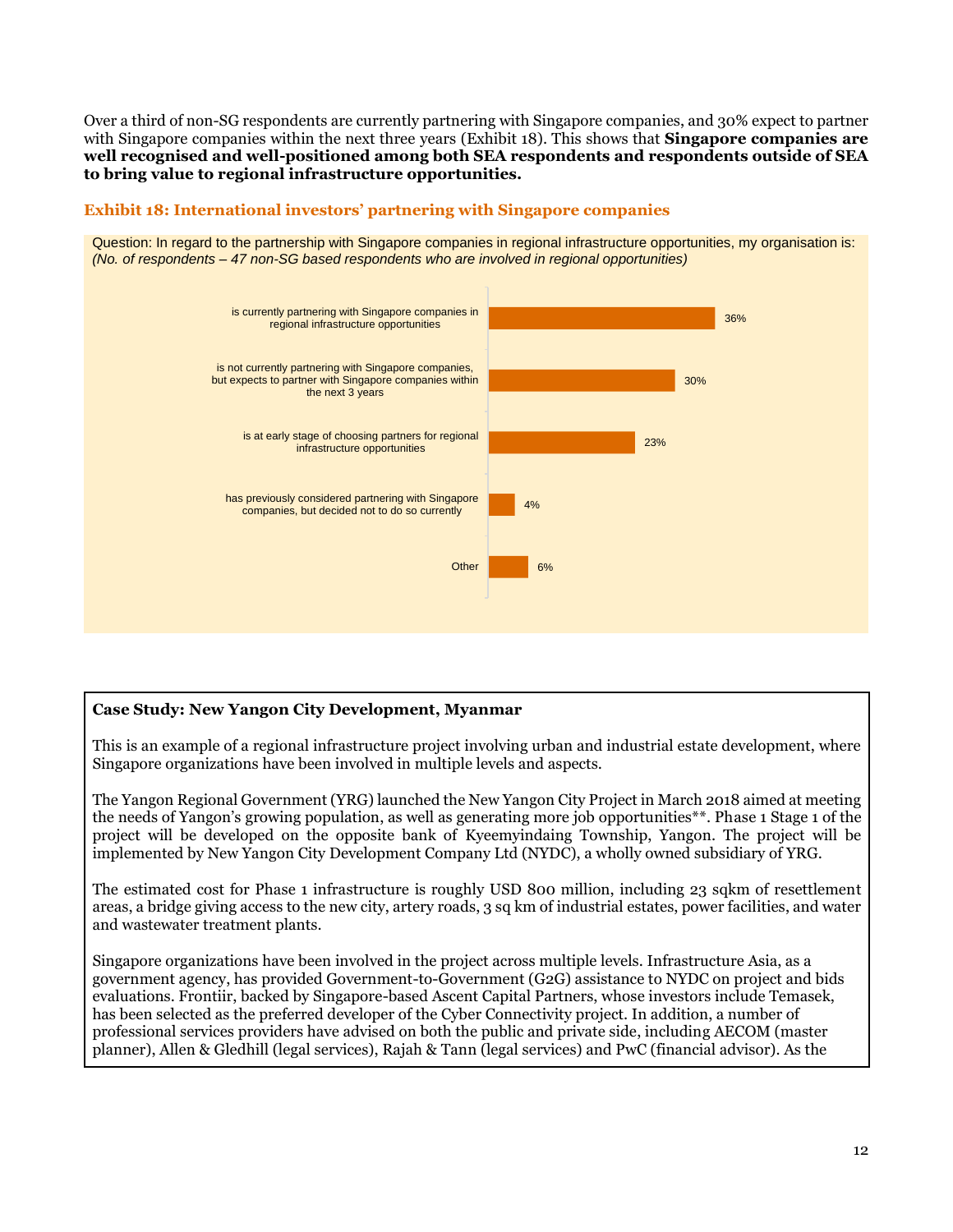project is still in an early stage with the NYDC challenge process expected to start soon, it could present more opportunities for Singapore organizations to be involved.

Other international players involved in this project include Chinese state-owned China Communications Construction Company Ltd (master development preferred developer), IGL Consortium (Natural gas supply and distribution developer), PTT Group (Power supply and distribution preferred developer), Roland Berger (Tender advisor).

\*\*Source: NYDC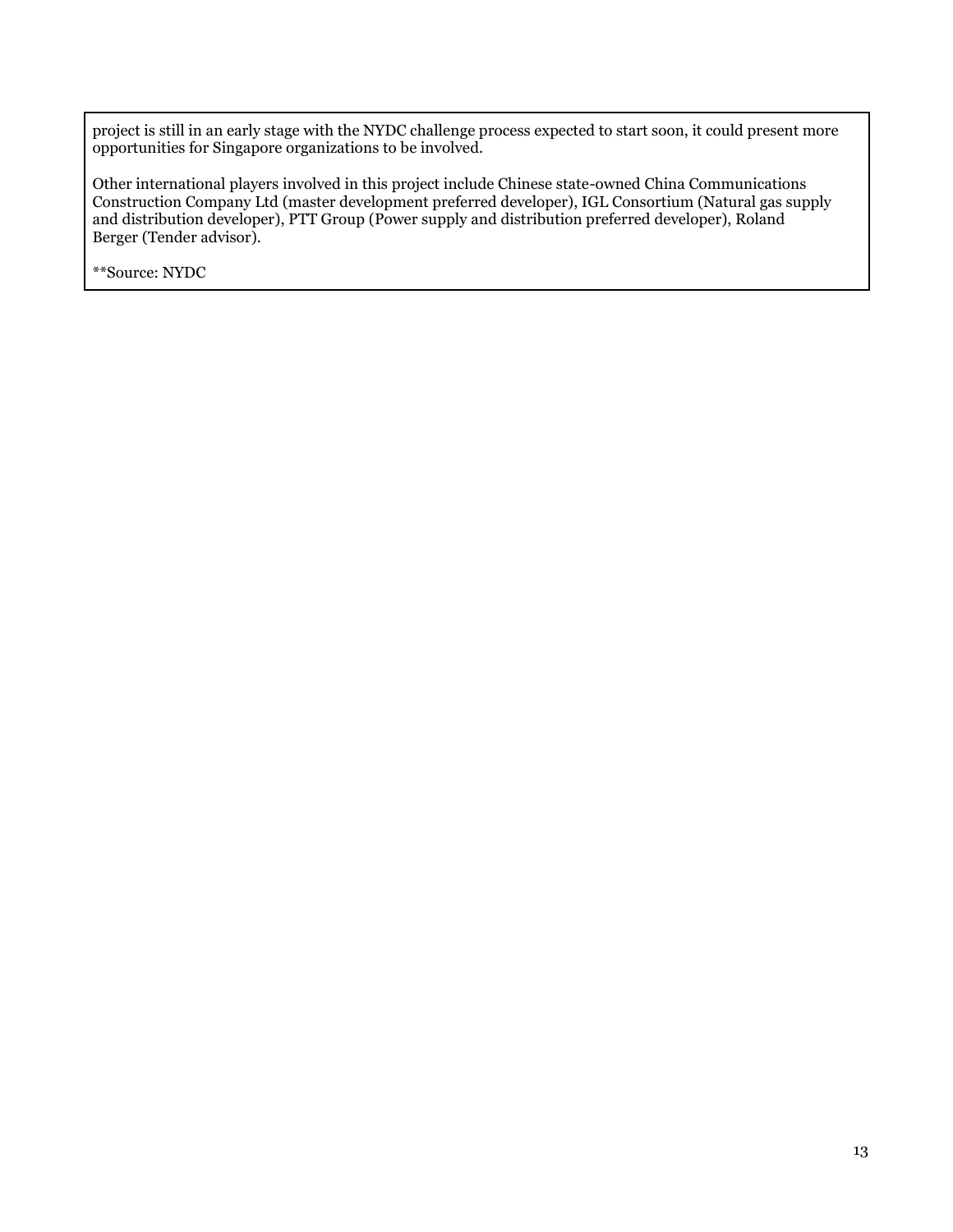# <span id="page-13-0"></span>**4. Recent developments and their impact on infrastructure opportunities**

In recent years, infrastructure investments in Southeast Asia are influenced by two major developments – the US-China trade conflict and the COVID-19 pandemic.

#### **The US-China trade conflict and geopolitical developments**

The US-China trade conflict started in January 2018 when the US government imposed wide-ranging tariffs on imported goods from China, including solar panels and washing machines. In May 2019, trade talks between the two countries broke down, with the US and China both increasing tariffs on imports from each other. In January 2020, the US and China signed a "Phase one" trade deal, and in August 2020, talks have been held where both sides reviewed the Phase One trade deal and agreed to continue driving its implementation.<sup>9</sup> Furthermore, since October 2019, the US has imposed economic sanctions on around 100 Chinese companies. The companies affected include tech giants Huawei and Qihoo 360, and state-owned infrastructure EPC contractors and investors China Communications Construction Company and Union Development Group, who have been active in the Southeast Asia infrastructure space.<sup>10</sup>

#### Impact:

The geopolitical developments have boosted the trade relationship between China and ASEAN. In the first half of 2020, ASEAN became China's largest trading partner, representing 14.7% of China's overall trade. This is largely due to the trade of various products affected by the trade conflict, e.g. chips, being redirected to ASEAN and rerouted through ASEAN.<sup>11</sup> Furthermore, Chinese companies sought to set up production hubs in ASEAN countries, and many of these production facilities rely on raw materials and components from China.

#### **COVID-19**

The COVID-19 pandemic has had a profound impact on the world's economy. With one third of the world's population under lockdown in early 2020, followed by gradual relaxation measures, the movements of people and goods have been significantly restricted. Short-term economic slowdown is expected in many countries, with some countries even expecting economic recessions. In September 2020, Asian Development Bank (ADB) has lowered the 2020 estimated economic growth for ASEAN to -3.8%, although a rebound in 2021 is expected with the ASEAN economic growth estimated to be 5.5%. <sup>12</sup>

#### Impact:

Although the impact of the pandemic on the ASEAN economy is still evolving, there are several key areas where COVID-19 is expected to affect Southeast Asia infrastructure development, including:

**Shifting supply chain:** The pandemic has significantly disrupted the global supply chain. As many investors are already looking to shift part of supply chain activities outside of China under the US-China trade conflict, the pace of such a trend is expected to be accelerated by COVID-19. <sup>13</sup> Many investors, including Chinese investors, are looking to build manufacturing hubs in Southeast Asia due to the region's low production cost and strong supply chain linkages with China and other regions. The trend is expected to be further accelerated with the recently signed Regional Comprehensive Economic Partnership ("RCEP").

<sup>9</sup> Dezan Shira & Associates, 25 August 2020, "The US-China Trade War: A Timeline"

<sup>10</sup> South China Morning Post, 16 Sep 2020, "US sanctions Chinese company over Dara Sakor project in Cambodia"

<sup>11</sup> Nikkei Asia, 15 July 2020, "ASEAN becomes China's top trade partner as supply chain evolves"

<sup>12</sup> ADB, September 2020, "Asian Development Outlook 2020 Update: Wellness in Worrying Times"

<sup>13</sup> Mattias Hedwall, "The ongoing impact of COVID-19 on global supply chains", *World Economic Forum*, June 22 2020, https://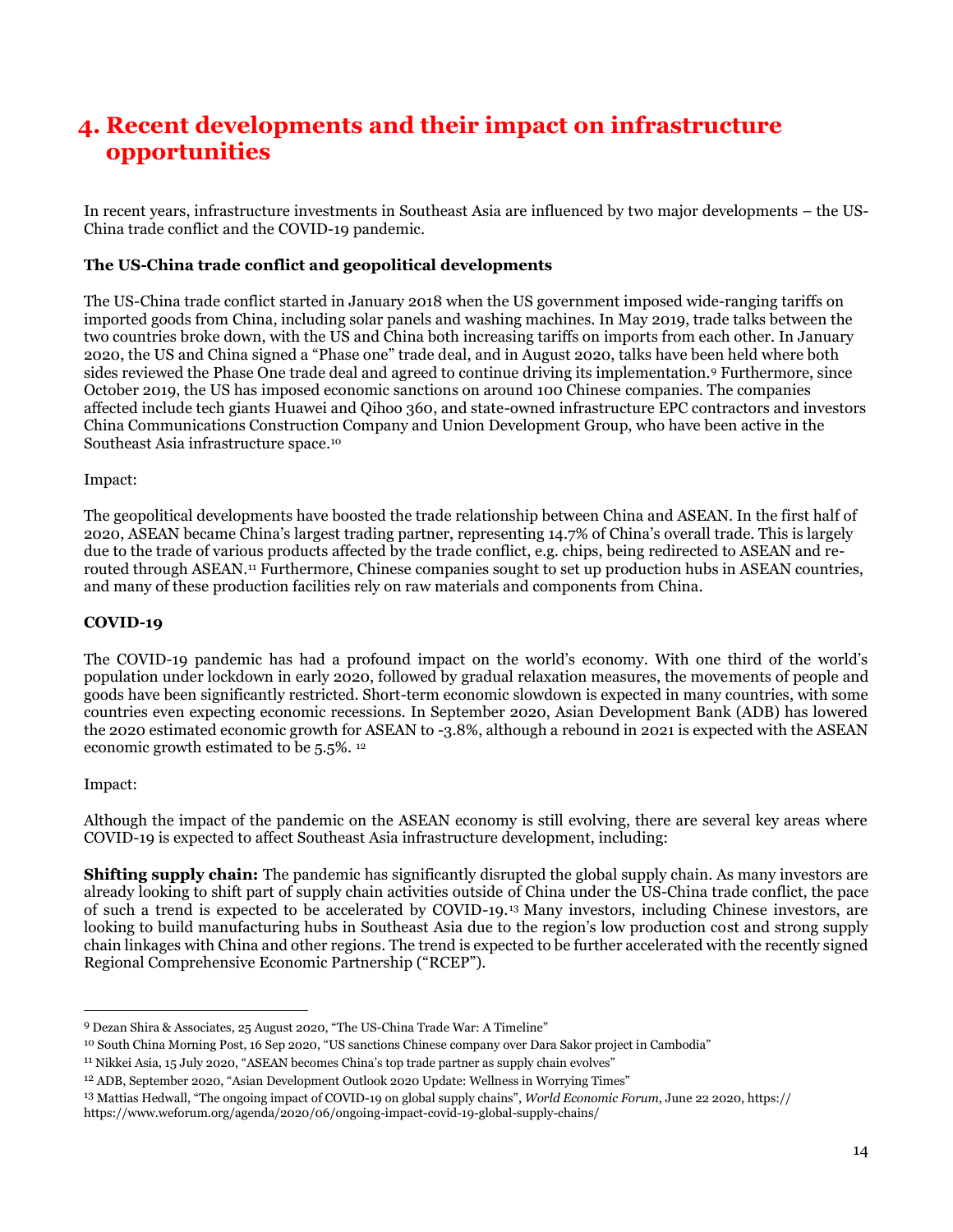**Accelerated technology adoption to boost the digital economy:** Even before the pandemic, the outlook of ASEAN's digital economy was positive. The value of internet economy in Southeast Asia hit USD 100 billion for the first time in 2019, and the value was expected to grow to USD 300 billion by 202514. The pandemic has significantly reshaped ASEAN's digital landscape, with many governments and businesses being forced to digitise their operations. Consumers are leveraging telecommuting technologies, e-commerce and online education to satisfy their daily needs. With such fundamental change in consumers, businesses and governments' behaviour to adopt technologies into their daily lives, the digital sector in ASEAN is expected to grow exponentially<sup>15</sup>

**Long-term demand for healthcare**: The pandemic has imposed significant pressure on the public healthcare system across Southeast Asia, and many private hospitals are also providing subsidized care to public patients. On the other hand, due to fear of the virus and travel restrictions, patients have postponed their outpatient visits and travel tourism. As of April 2020, private hospitals catering to non-COVID patients have seen occupancy levels drop to 30 – 40%, and the number of elective procedures has dropped by  $40-70\%$ .<sup>16</sup> With the pandemic prolonging, telemedicine and virtual care have emerged as a new approach to provide healthcare services while keeping both patients and caregivers safe. In the long run, the pandemic has raised the public's health awareness, and the demand for healthcare services and related services are expected to grow.

**Continued strong demand for green and sustainable infrastructure development:** Green and sustainable infrastructure development has been in discussions long before the pandemic, although ASEAN countries' efforts have been relatively limited by the attempt to achieve equality and economic development.<sup>17</sup> As ASEAN has some of the countries who are ranked as most severely affected by climate change, the climate action and development of infrastructure in a sustainable way remains critical over the next decade. Furthermore, investments into green and sustainable infrastructure are expected to drive the near-term economic recovery and job creation.

<sup>14</sup> Google, Temasek, Bain & Co., "e-economy SEA 2019: Swipe up and to the right: Southeast Asia's \$100 billion Internet economy," https://www.blog.google/documents/47/SEA\_Internet\_Economy\_Report\_2019.pdf /

<sup>15</sup> Ayman Falak Medina, "Investing in ASEAN's Digital Landscape: New Opportunities after COVID-19", *ASEAN Briefing*, September 25, 2020, https://www.aseanbriefing.com/news/investing-in-aseans-digital-landscape-new-opportunities-after-covid-19/

<sup>16</sup> John Wong, Zarif Munir, Anurag Agrawal, "COVID-19: an opportunity in crisis for ASEAN health care providers", *BCG*, May 4, 2020, https://www.bcg.com/en-sea/covid-19-an-opportunity-in-crisis-for-asean-health-care-providers//

<sup>17</sup> Johanna Son, "Will ASEAN end up going greener after COVID-19?", *Heinrich Boll Stiftung*, August 24, 2020,

https://www.boell.de/en/2020/08/24/will-asean-end-going-greener-after-covid-19//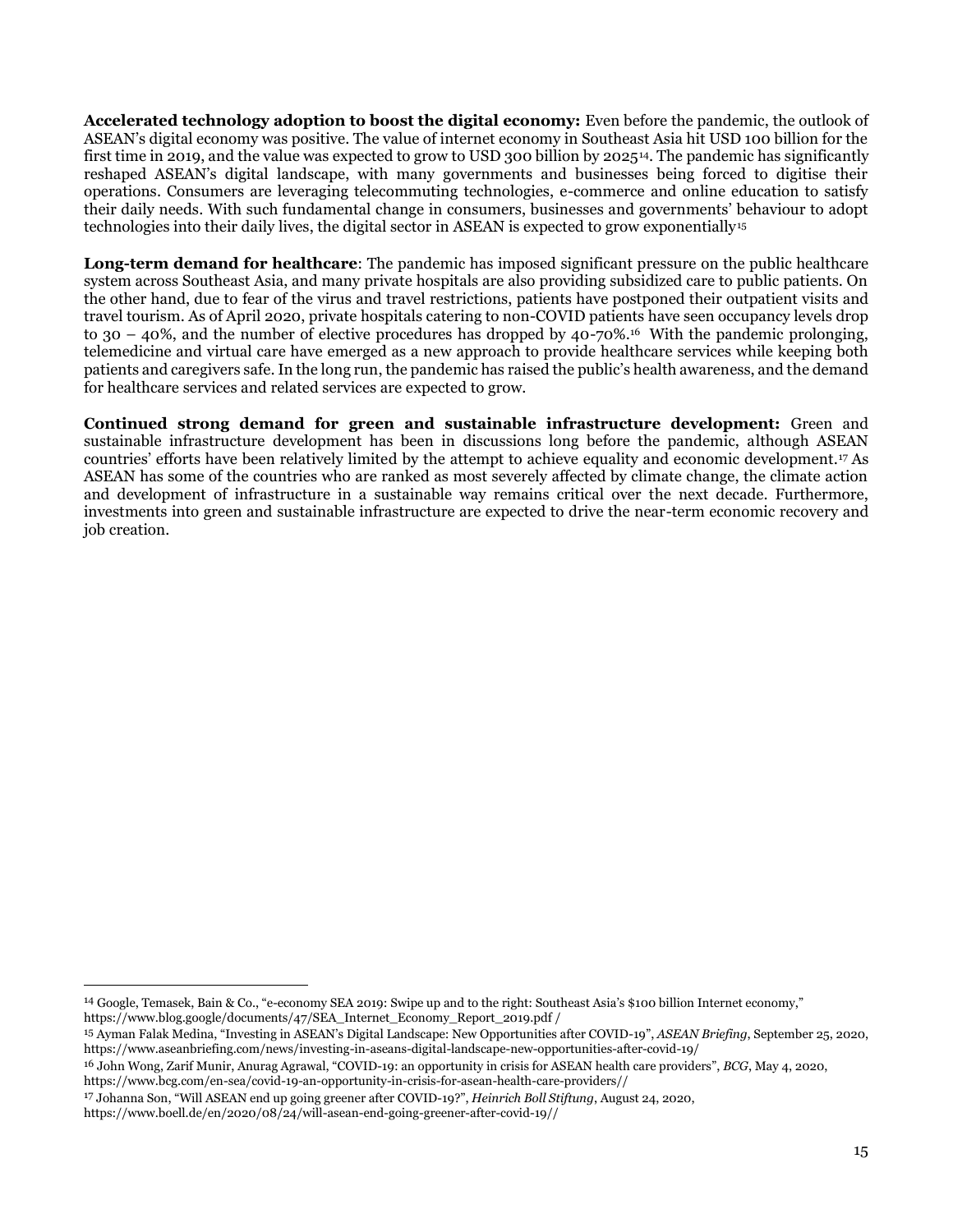# <span id="page-15-0"></span>**5. Key Survey findings**

# **I. Most organisations remain optimistic about regional infrastructure opportunities despite impact of the US-China conflict and COVID-19 crisis**

Despite expected delays in infrastructure project procurement and development following the outbreak of the COVID-19 pandemic, more than two out of five (41%) respondents currently involved in regional infrastructure opportunities remain interested in regional infrastructure opportunities, while 26% indicated that they are more willing to be involved or their involvements is expected to be accelerated by the recent developments (Exhibit 19).

Respondents who are currently not involved in regional infrastructure opportunities take on a relatively more conservative approach towards new business endeavours. A quarter (26%) of the respondents indicated that they continued to be interested although expect some delay to participating in projects, while another 26% indicated they are undecided about their future involvement in the region. On a positive note, 30% indicated that the recent developments have no relevant influence, while 12% believe their willingness to be involved is stronger or expected to be accelerated.

In both cases, only 2-4% of respondents indicated that they have suspended or intend to suspend their involvement in the regional infrastructure opportunities, indicating the continued strong interest in the regional infrastructure sector, and that the long-term impact of the recent developments is minimal.

#### **Exhibit 19: Impact of US-China and Covid-19**

Question: How has the recent developments, including the US-China geopolitical situation and/or COVID-19, influenced my organisation's involvement or intention to be involved in regional infrastructure opportunities? *(No. respondents – 61 currently involved; 50 currently not involved)*

![](_page_15_Figure_7.jpeg)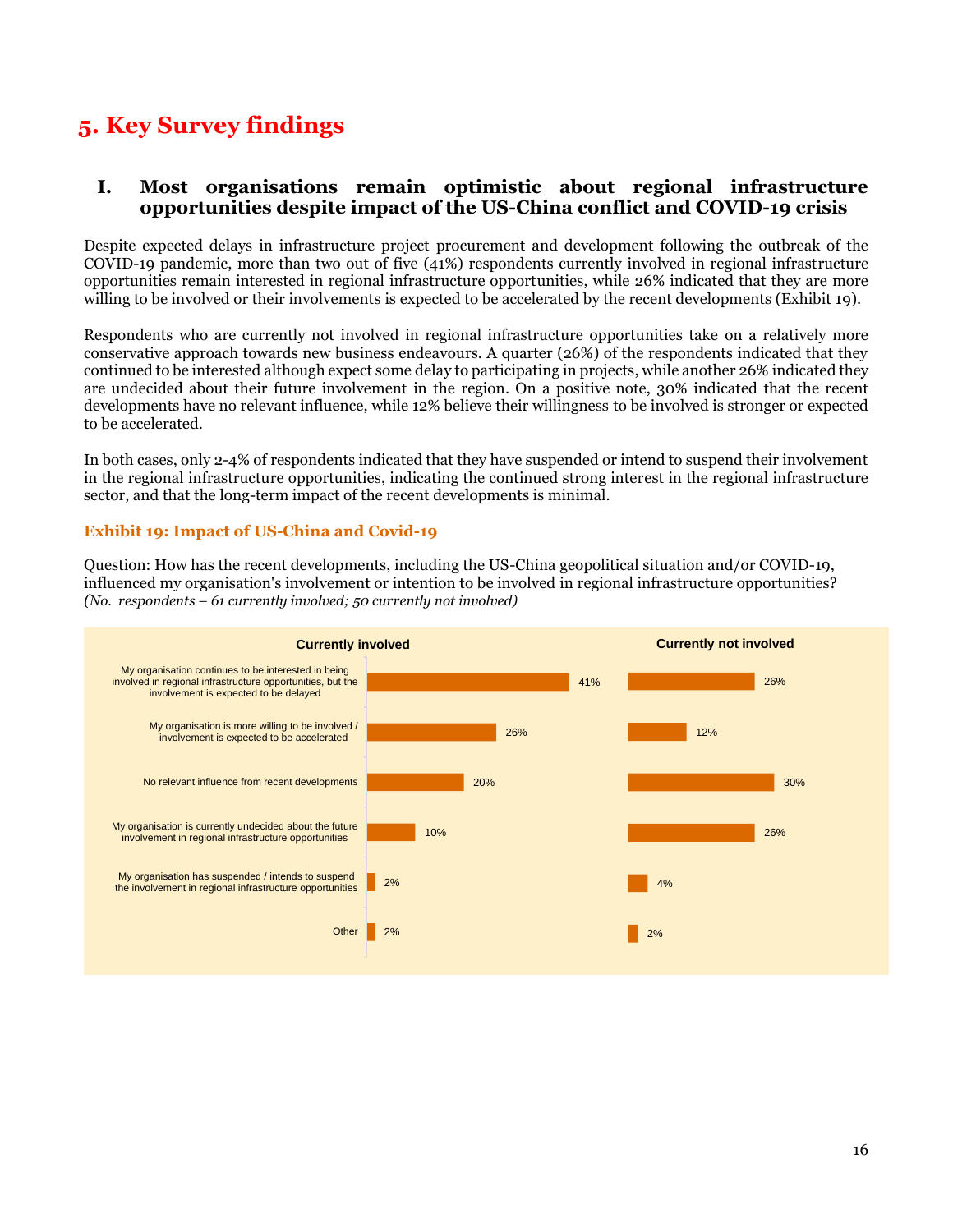# **II. Organisations are prioritising focus on commercial viability of the infrastructure projects, and manufacturing and supply chain activities in SEA**

Commercial viability emerged on top of investors' list of priorities (47%), followed by manufacturing and supply chain activities in Southeast Asia (28%) (Exhibit 20). The recent developments have accelerated the pace of digitisation, and investors are also looking for opportunities that have adopted or have the potential to adopt digital technologies (24%), as well as opportunities directly in the digital sector (20%).

Nearly a quarter (23%) of respondents stated that the recent developments have not changed their investment strategies and priorities, further indicating the limited long-term impact of the recent developments.

#### **Exhibit 20: Impact of the recent developments on regional infrastructure investment strategy**

Question: Given the recent developments, which investment strategies have / will become my organisation's priorities? *(No. of respondents – 111 all respondents)*

![](_page_16_Figure_5.jpeg)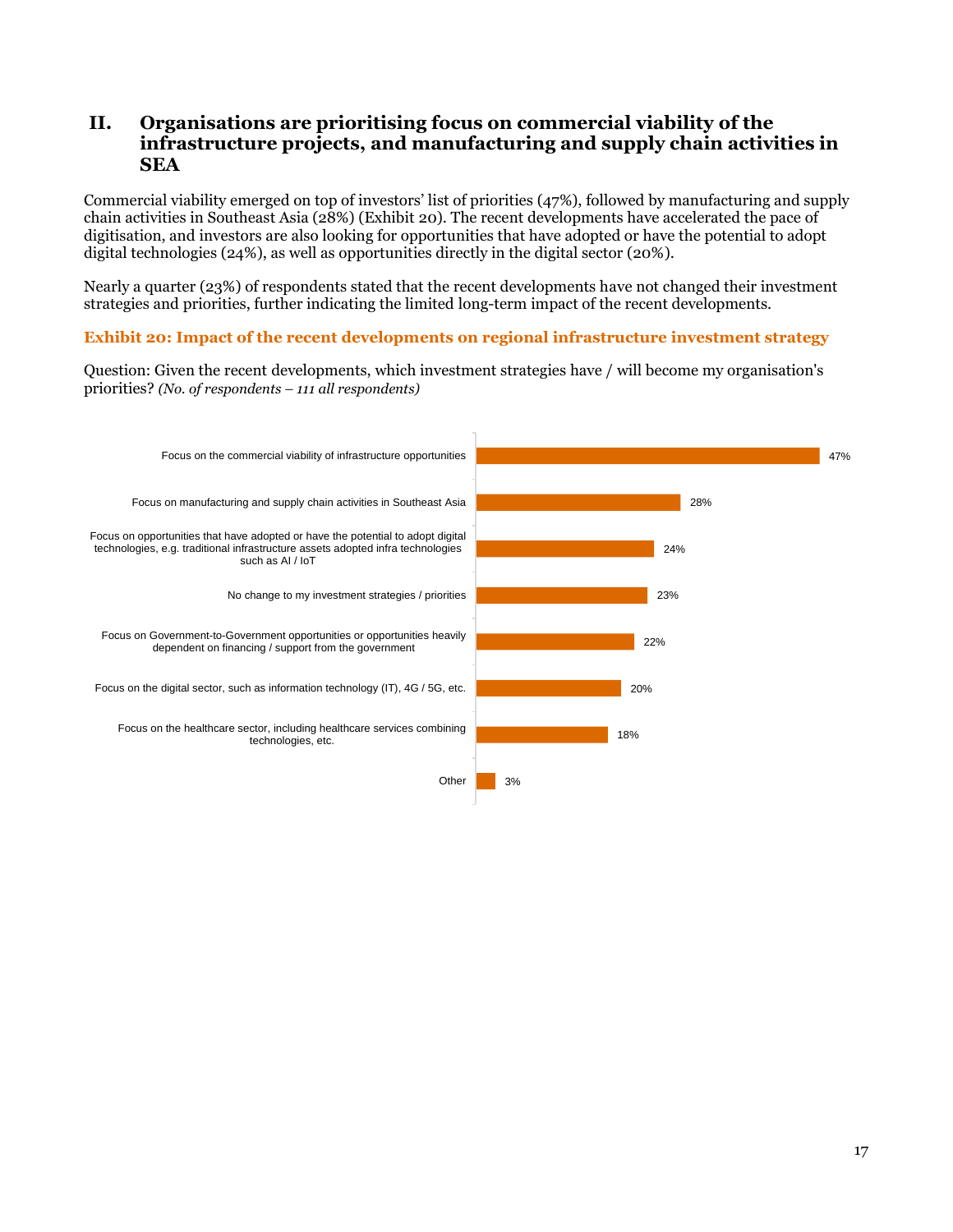# **III. Past experiences, ability to introduce international best practices, and familiarity with local markets are key to success in procuring and executing regional infrastructure projects**

The majority of Singapore respondents (71%) believe that past experiences in relevant projects are key to successful involvement in regional infrastructure opportunities, while 64% noted that the ability to introduce international best practices and standards are important (Exhibit 21). Over half (57%) of them indicated familiarity with the local market or business relationships in the local market are the key success factors. In addition, 43% of the respondents believe they have brought cost effectiveness and technology expertise to the regional infrastructure opportunities.

#### **Exhibit 21: Key success factors**

Question: The key success factor(s) for my organisation's involvement in regional infrastructure opportunities include*: (No. of respondents – 14 Singapore companies who are involved in regional opportunities)*

![](_page_17_Figure_4.jpeg)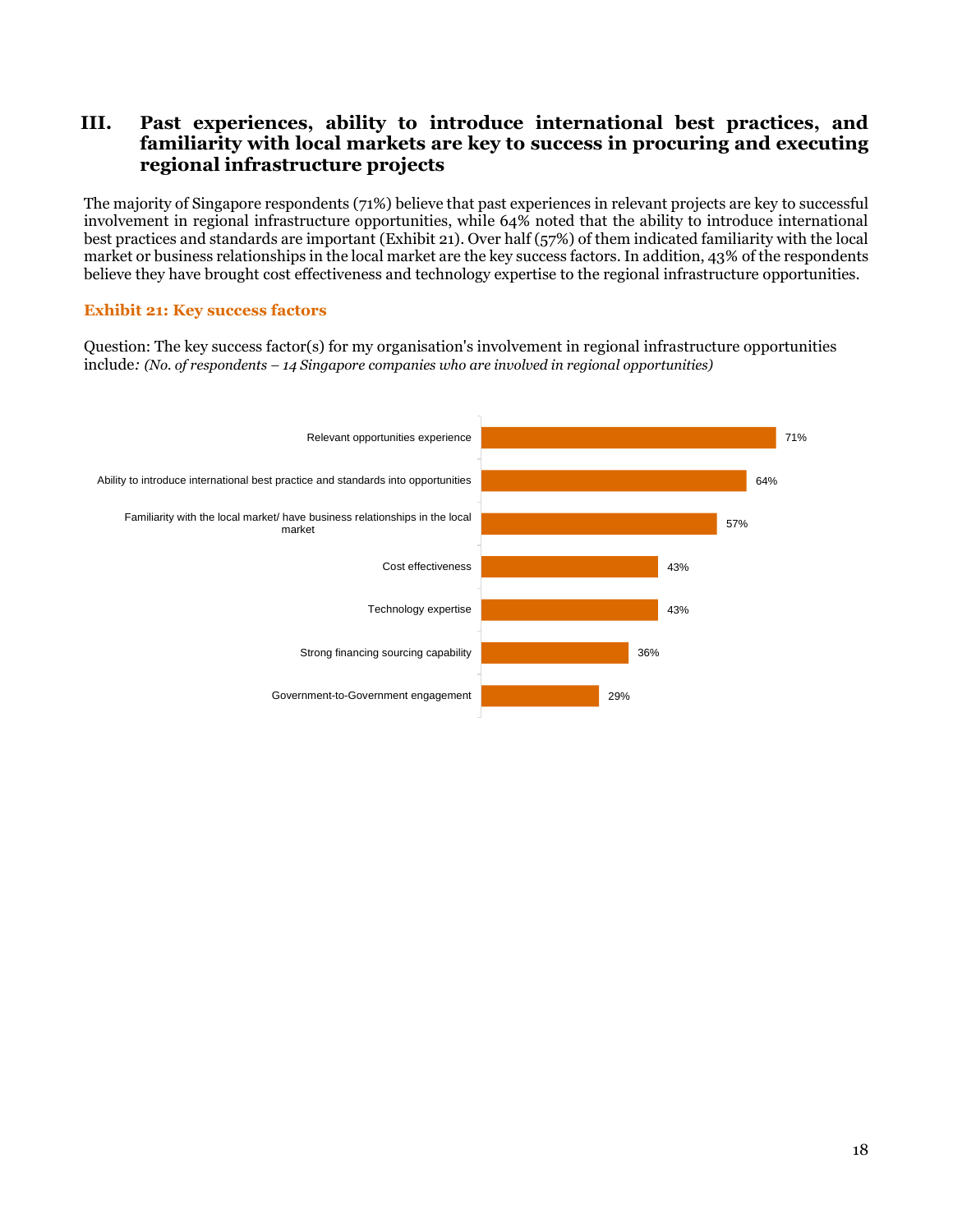# **IV. Top concerns of Singapore companies include bankability of regional infrastructure opportunities, lack of partners to jointly bid for regional opportunities and lack of information on potential opportunities**

Nearly half (45%) the Singapore respondents flagged concerns over bankability when involved in regional infrastructure opportunities (Exhibit 22). The bankability concerns could stem from the commercial structures and risk allocation not being in line with international practices, which have been seen in many regional opportunities. Specifically among the bankability concerns, about a fifth (17%) of the respondents faced lack of access to government agencies or international institutions that can provide financial guarantee to projects. Other key challenges Singapore respondents face include lack of access to opportunity partners (43%), lack of relevant information (43%), lack of local presence or understanding of local market (33%) and reputational or geopolitical risks (29%).

#### **Exhibit 22: Key challenges**

Question: The main challenge(s) / obstacle(s) for my organisation's involvement in regional infrastructure opportunities include: *(No. of respondents – 42 Singapore respondents)*

![](_page_18_Figure_4.jpeg)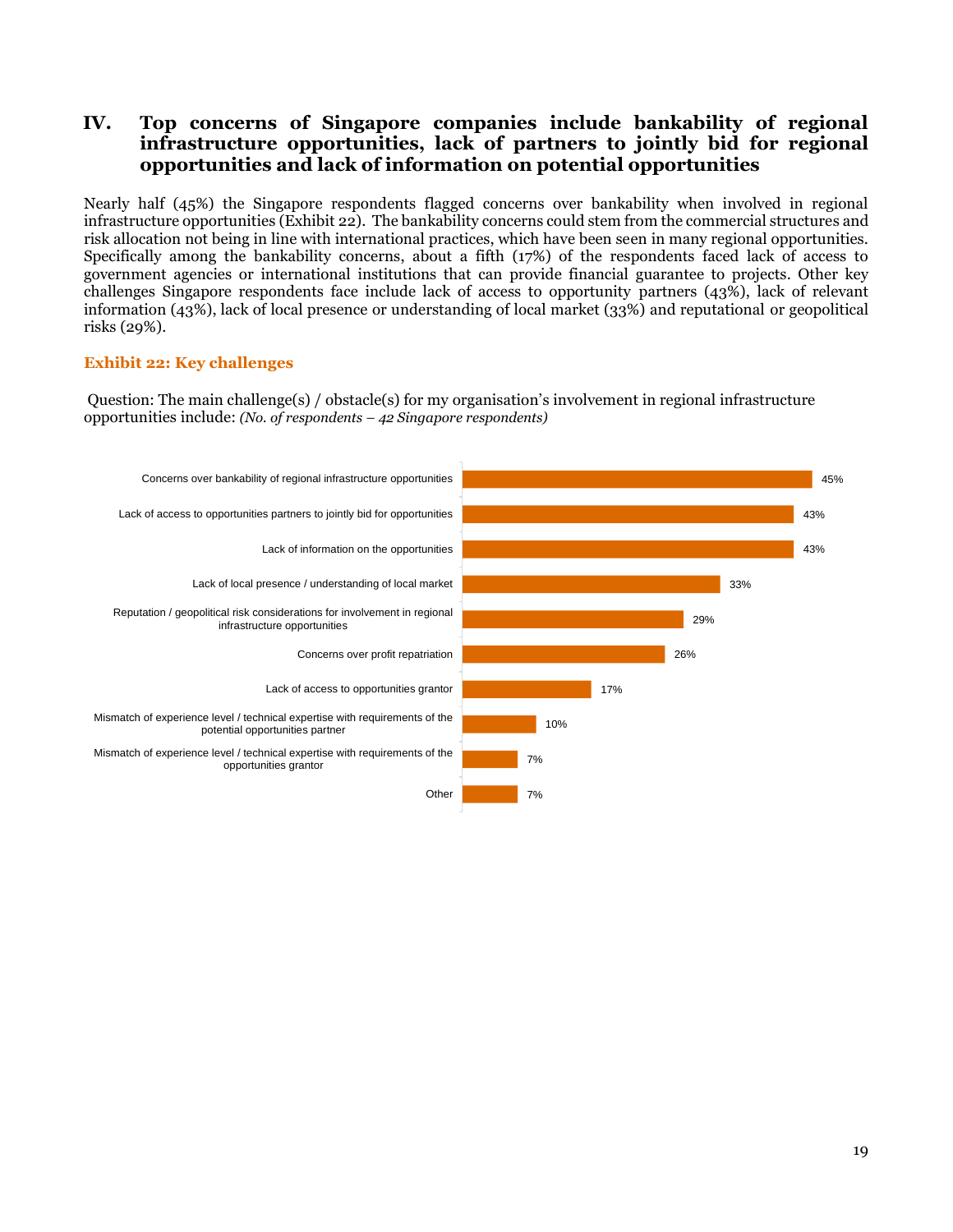# **V. Singapore, Indonesia, Myanmar18, Vietnam emerged as top destinations offering infrastructure opportunities. Top focus areas include smart cities and urban development aside from power generations**

Looking forward, Singapore investors mostly see opportunities in Singapore (64%), Indonesia (50%), Vietnam (48%) and Malaysia (48%) over the next 3 years (Exhibit 23). This is much in line with prior year's survey results. For non-SG respondents, Myanmar (48%), Indonesia (46%), Philippines (39%), Singapore (33%) and Vietnam (29%) are the prioritised investment destinations.

Notably 48% of non-Singapore respondents are interested in exploring opportunities in Myanmar<sup>18</sup> over the next three years, much higher than Singapore respondents (36%). Singapore companies can explore Myanmar infrastructure opportunities in the near future, especially with the possibility of partnering with other international investors.

#### **Exhibit 23: Country focus in future**

Question: My organisation's country focus for regional infrastructure opportunities over the next 3 years are: *(No. of respondents – 42 Singapore respondents; 69 Non-SG respondents)*

![](_page_19_Figure_5.jpeg)

<sup>&</sup>lt;sup>18</sup> Please note this survey was conducted before the coup in Myanmar in February 2021, therefore it might not reflect the market's appetite to Myanmar risks in a post-coup environment.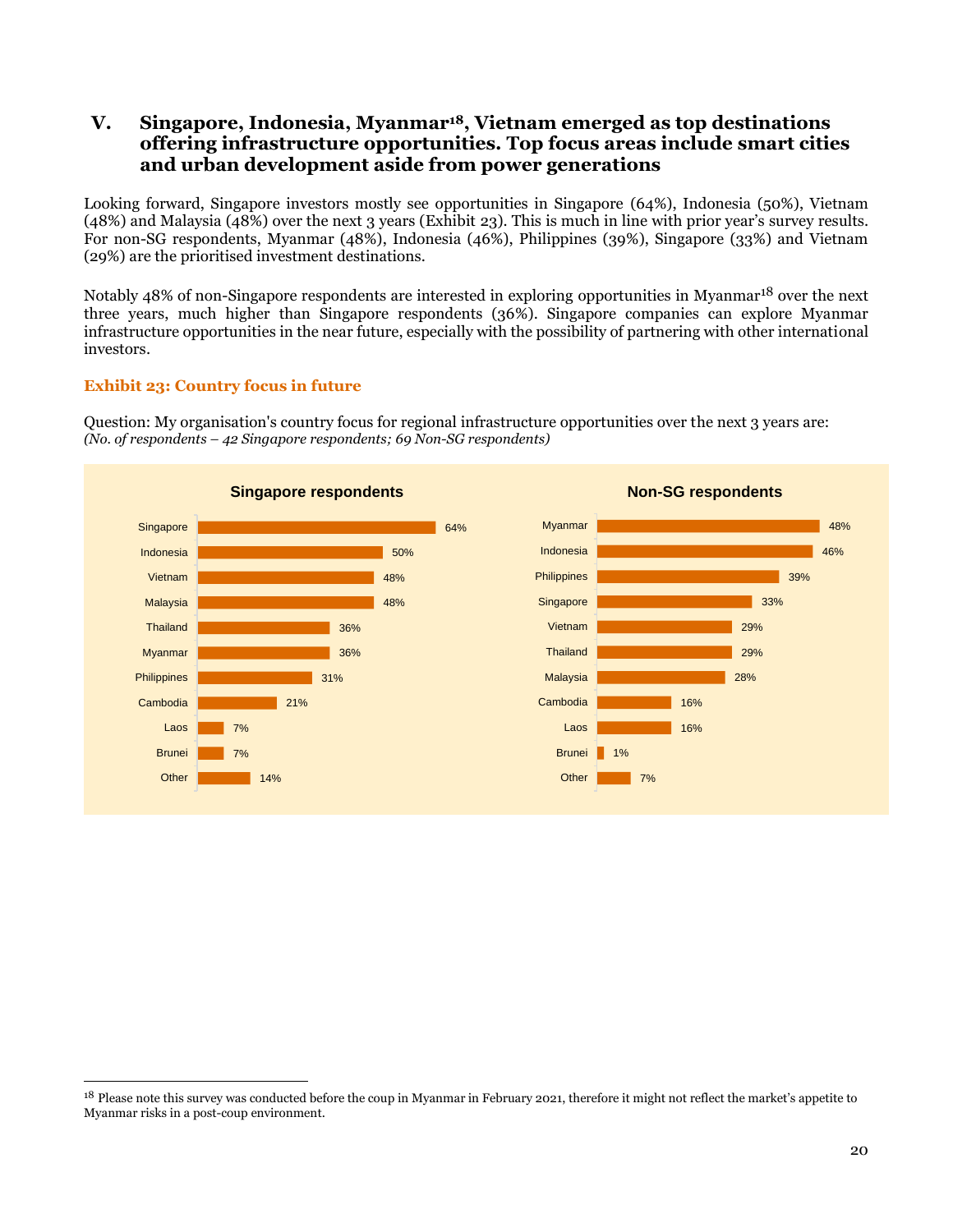Further, when asked about the focus sector for regional infrastructure investments over the next 3 years, all respondents pointed at opportunities in smart cities, urban development, industrial zones, SEZs and renewable energy (Exhibit 24), indicating significant potential in these sectors across the region. Notably, although historically Singapore respondents' involvement in the regional technology / digital sector was relatively low (Exhibit 16), technology is among the top three sectors where Singapore respondents see opportunities over the next 3 years.

#### **Exhibit 24: Sector focus in future**

Question: My organisation's sector focus for regional infrastructure opportunities over the next 3 years are: *(No. of respondents – 42 Singapore respondents; 69 Non-SG respondents)*

![](_page_20_Figure_3.jpeg)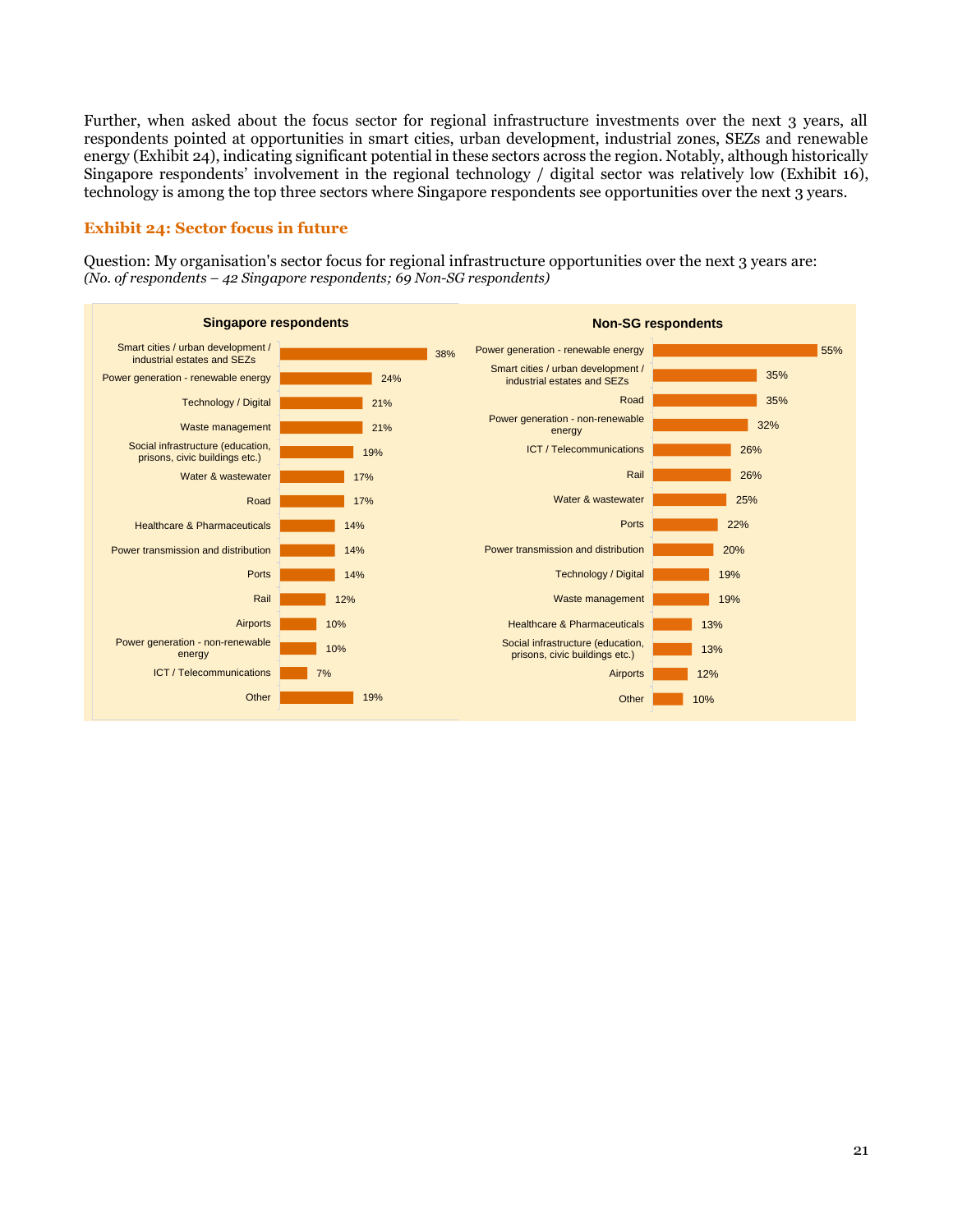# **VI. Singapore entities emerged as most preferred partners. Local market knowledge and financing capabilities are key value adds organisations look for in Singapore partners**

In order to participate in regional infrastructure opportunities, Singapore respondents are most keen to partner with peer Singapore entities and investors (67%), followed by local entities and investors from the country where the opportunities are sited (55%), Chinese entities and investors (48%) and technical and financial consultants (33%) (Exhibit 25). One out of five (21%) Singapore respondents indicated interest to partner with commercial banks, while some respondents are keen to partner with other financial entities, such as Sinosure, to mitigate some of the political and commercial risks. In addition, some respondents indicated interest to partner with governments of the country where the opportunities are sited, or quasi-government agencies.

#### **Exhibit 25: Singapore respondents' preferred partners**

Question: My organisation would be most keen to partner with this company / organisation to be involved in future regional infrastructure opportunities: *(No. of respondents – 42 Singapore respondents)*

![](_page_21_Figure_4.jpeg)

To be further involved in regional opportunities, Singapore respondents look to their local partners to bring deep local knowledge (Exhibit 26), local business relationships, and capability to source financing locally as well as to meet the hurdles of obtaining international financing which international investors can bring. On the other hand, non-SG respondents look to Singapore companies to bring international best practice, relevant project experience and local knowledge to potential partnerships (Exhibit 27), which is in line with key success factors of Singapore respondents' involvement (Exhibit 21). Furthermore, more than half (59%) of non-SG respondents believe that Singapore companies can bring financing sourcing capability into potential opportunities, indicating international investors' recognition of Singapore as a regional financial hub.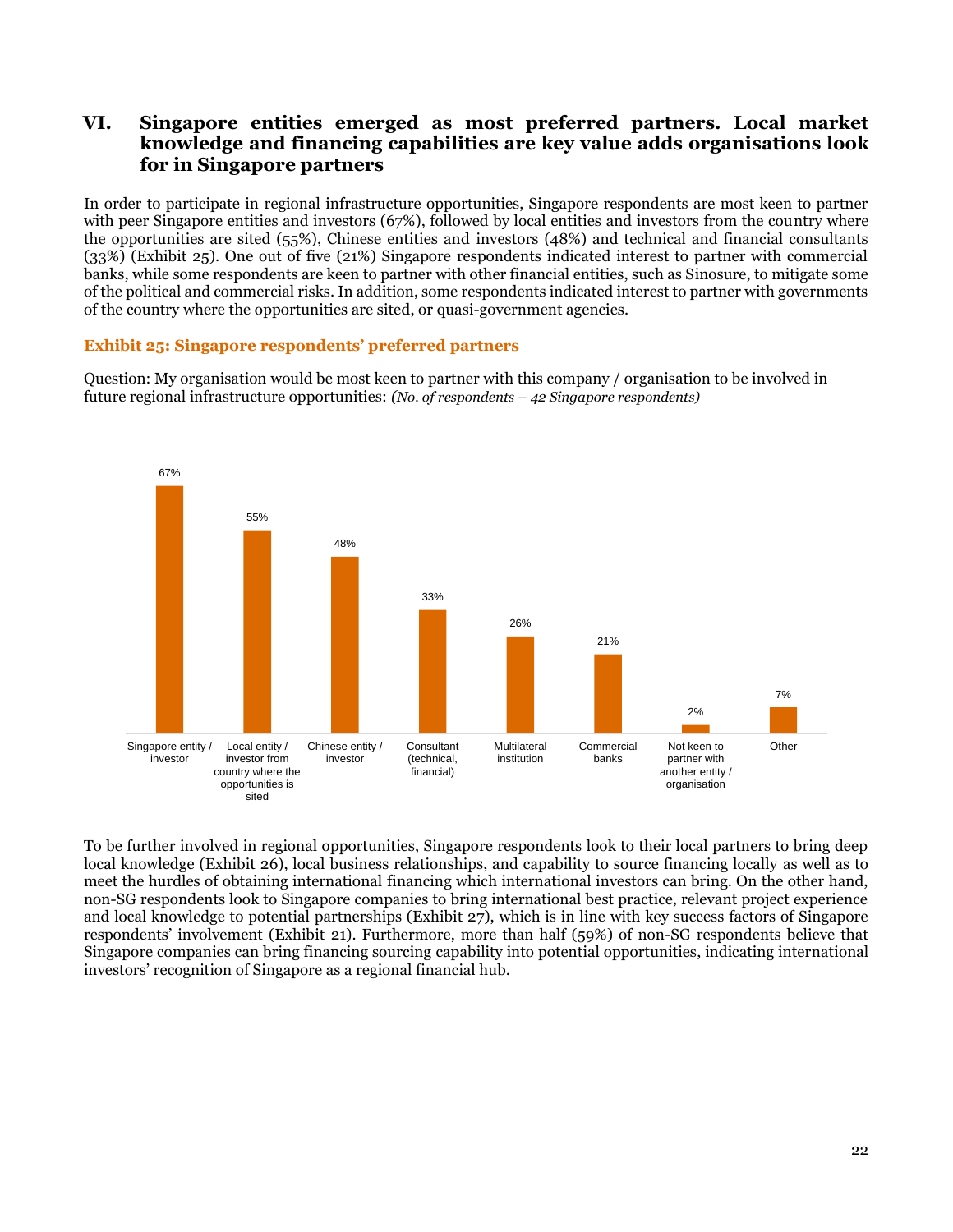#### **Exhibit 26: Singapore respondents' expectation of partners**

Question: The key value-add which my organisation expects from partners in regional infrastructure opportunities include: *(No. of respondents – 42 Singapore respondents)*

![](_page_22_Figure_2.jpeg)

#### **Exhibit 27: Non-SG respondents' expectation of Singapore organizations**

Question: What areas do you think Singapore or Singapore based companies can bring key value-add to regional infrastructure opportunities? *(No. of respondents – 69 non-SG respondents)*

![](_page_22_Figure_5.jpeg)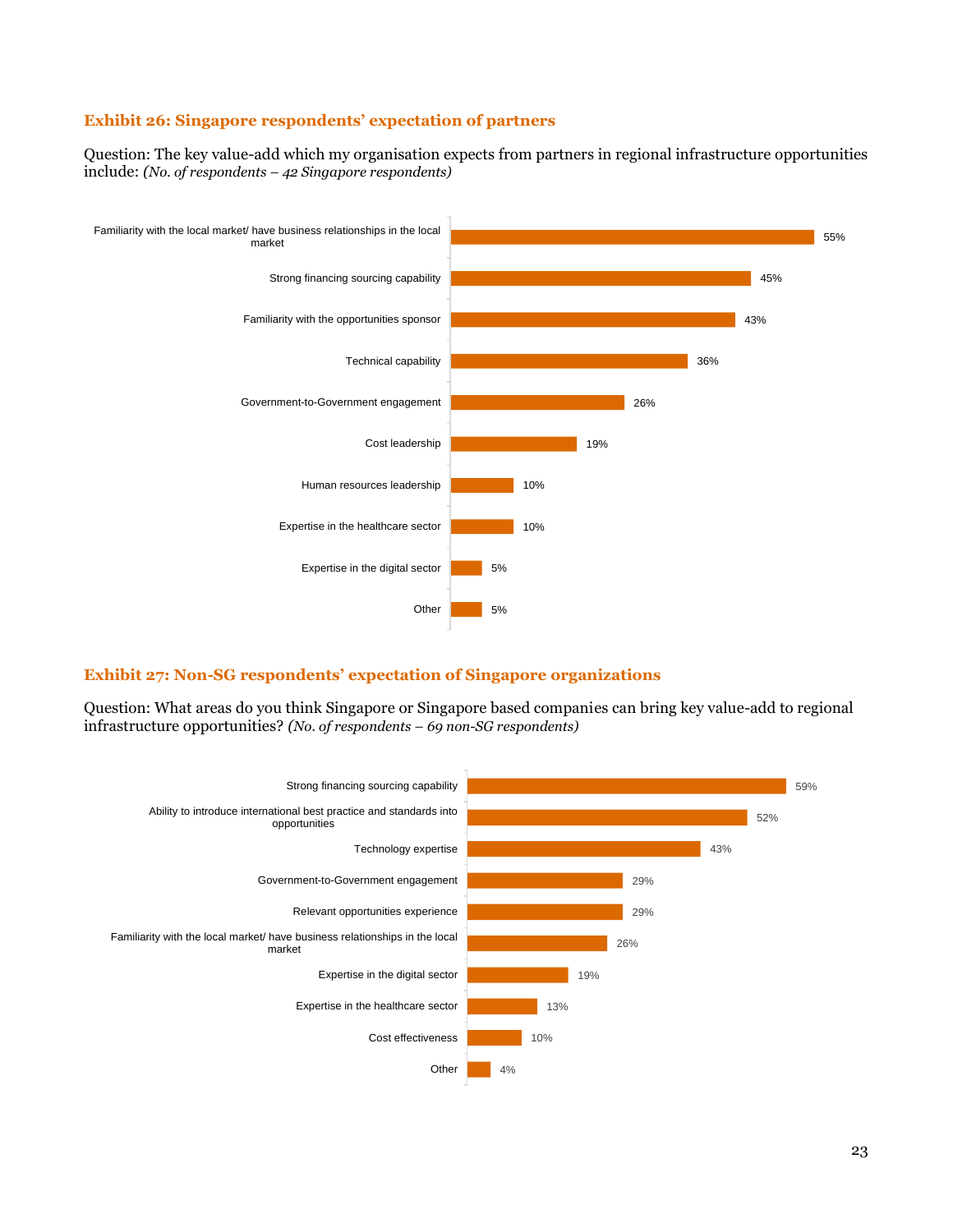# **VII. Singapore companies strengthening presence in SEA, enhancing technological, financing and sourcing capabilities to capitalise on upcoming regional opportunities**

To capitalise on existing and emerging regional infrastructure opportunities, Singapore companies have carried out or intend to carry out certain activities to prepare for more active engagement in regional opportunities. Nearly half (48%) the Singapore respondents plan to establish or strengthen their presence in Southeast Asia (Exhibit 28), which is believed to be an effective way to address some of the challenges faced by Singapore companies, including lack of opportunity partners and information (Exhibit 22). 26% of Singapore respondents plan to enhance their financing sourcing capability, which is in line with non-SG investors' expectations of Singapore companies (Exhibit 27), indicating successful partnership opportunities.

In light of the recent developments including COVID-19, 26% of respondents plan to invest in new technologies in the operation and management of assets, while 12% intend to digitise their internal procedures. Furthermore, in order to leverage on new potential opportunities, such as in the digital and healthcare sectors, 14% of respondents plan to acquire new manpower and/or expertise, carry out specific training programs and set up new investment programs to capture new opportunities. Note that 33% of respondents have not planned for preparations specific to regional infrastructure opportunities, although the preparation could be done at the organization-wide level.

#### **Exhibit 28: Preparation planned by Singapore companies**

Question: To capitalise on regional infrastructure opportunities, my organisation has carried out / intend to carry out the following preparations: *(No. of respondents – 42 Singapore respondents)*

![](_page_23_Figure_5.jpeg)

When asked about what would help them to be involved in regional infrastructure opportunities, 55% of Singapore respondents believe that a periodically updated list of regional infrastructure opportunities, containing key opportunities information, would be helpful (Exhibit 29). This is in line with 43% of the Singapore respondents selecting lack of information on opportunities as one of the key challenges they faced with in regional infrastructure opportunities (Exhibit 22).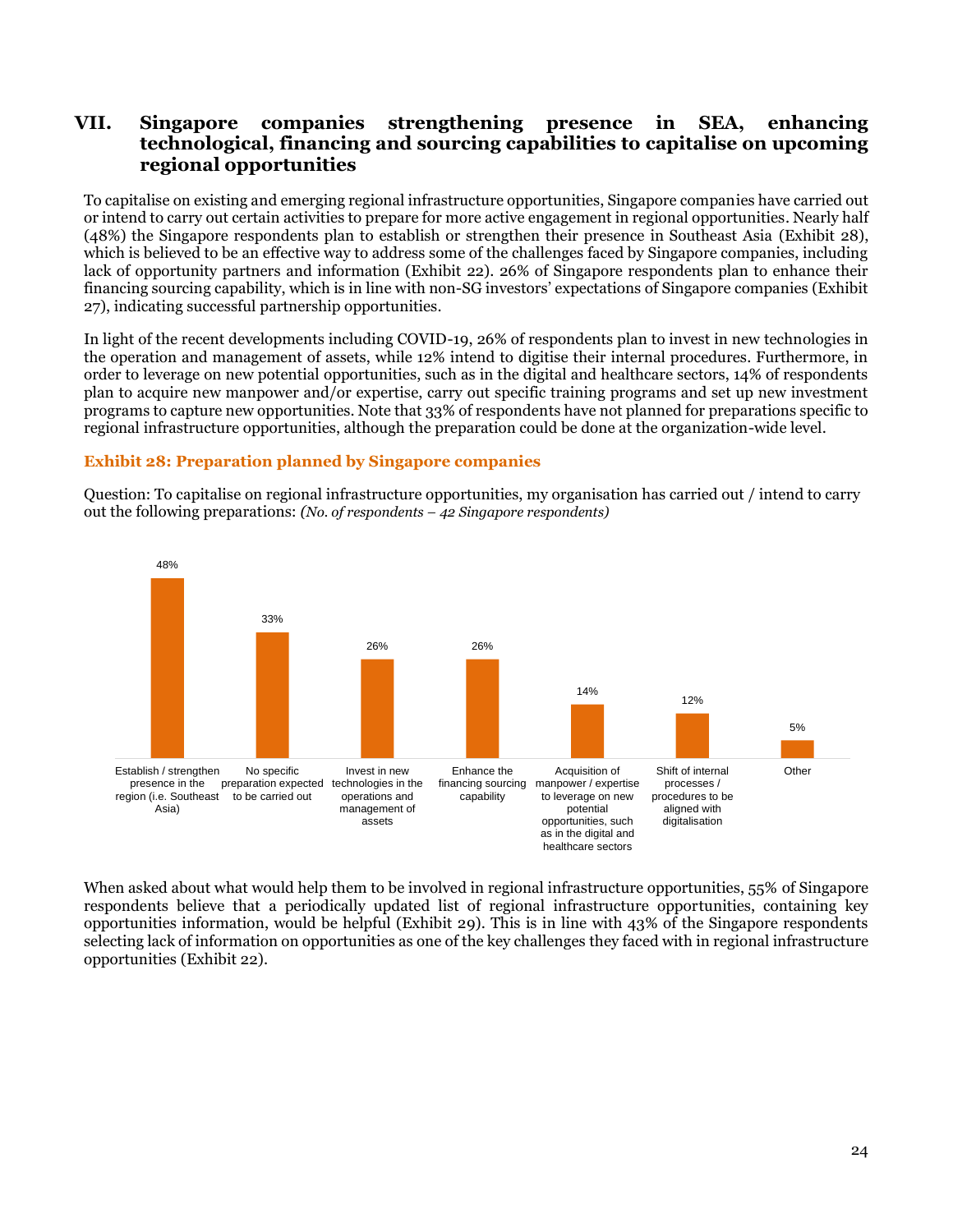Singapore companies also find platforms to explore potential partnerships and collaborations helpful. Such collaboration can be achieved between Singapore investors and non-SG investors, as well as among SMEs and large Singapore corporates such as Government-linked Companies. For Singapore SMEs who are unlikely to take project sponsorship risks and potentially have limited financing sourcing capability, participation in regional infrastructure opportunities where large Singapore corporates are the key investors could be an effective way to mitigate relevant risks and concerns. In addition to such collaboration among businesses, government support is also considered to be helpful for Singapore companies to be involved in regional infrastructure opportunities. Government-level engagement can effectively mitigate investors' concerns around political risks and sometimes commercial risks.

#### **Exhibit 29: Support preferred by Singapore companies**

Question: The following support would be effective / helpful in getting my organisation to be more involved in regional infrastructure opportunities: *(No. of respondents – 42 Singapore respondents)*

![](_page_24_Figure_3.jpeg)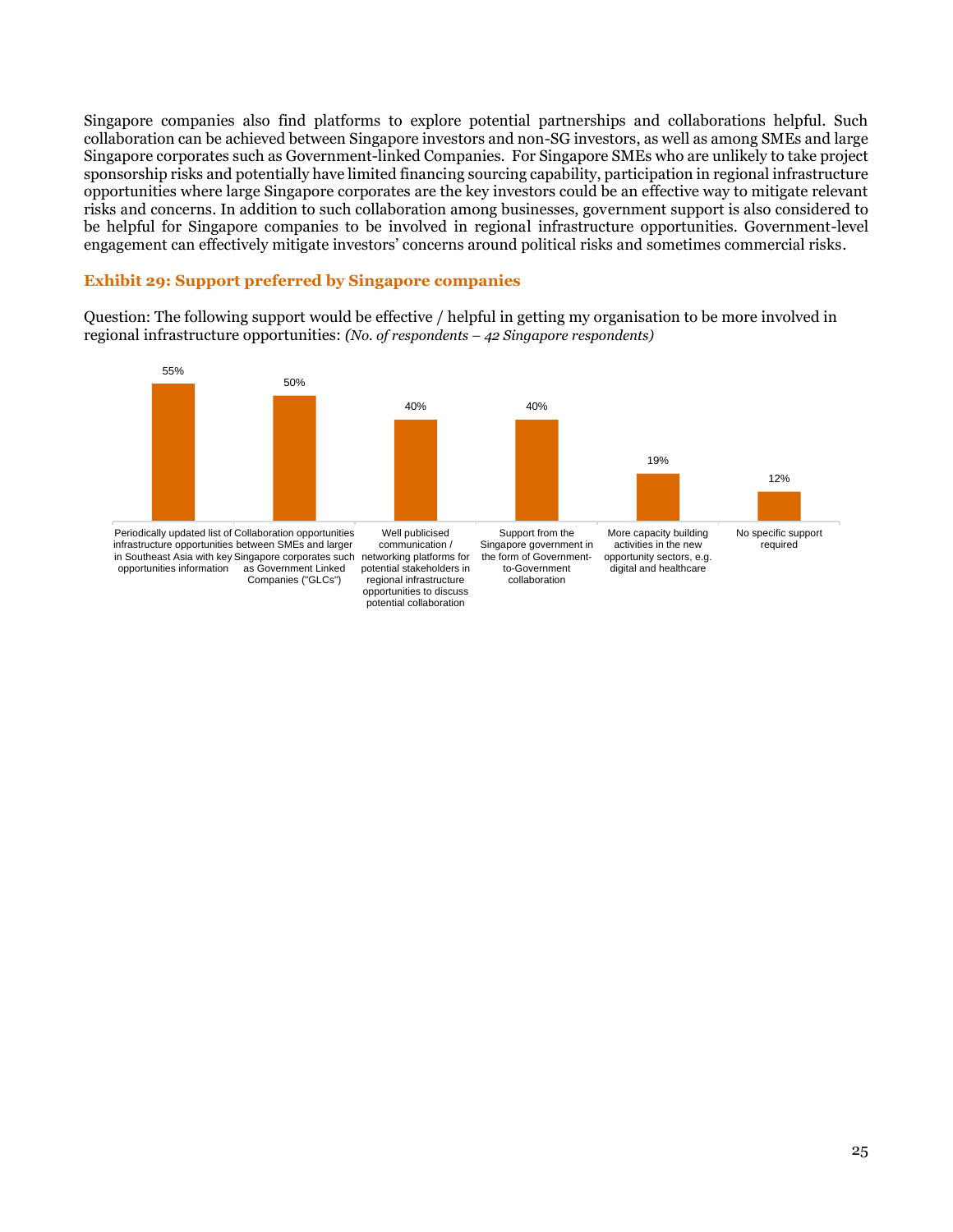On top of the information consolidation and collaboration opportunities that Singapore respondents appreciate, non-Singapore respondents believe more cross-sector collaboration and flexibility in investment approach would help the Singapore business community to achieve a more meaningful partnership in regional infrastructure opportunities (Exhibit 30).

### **Exhibit 30: Support preferred by investors**

Question: What areas do you think the Singapore business community can improve for a more meaningful partnership in regional infrastructure opportunities? *(No. of respondents – 69 non-SG respondents)*

![](_page_25_Figure_3.jpeg)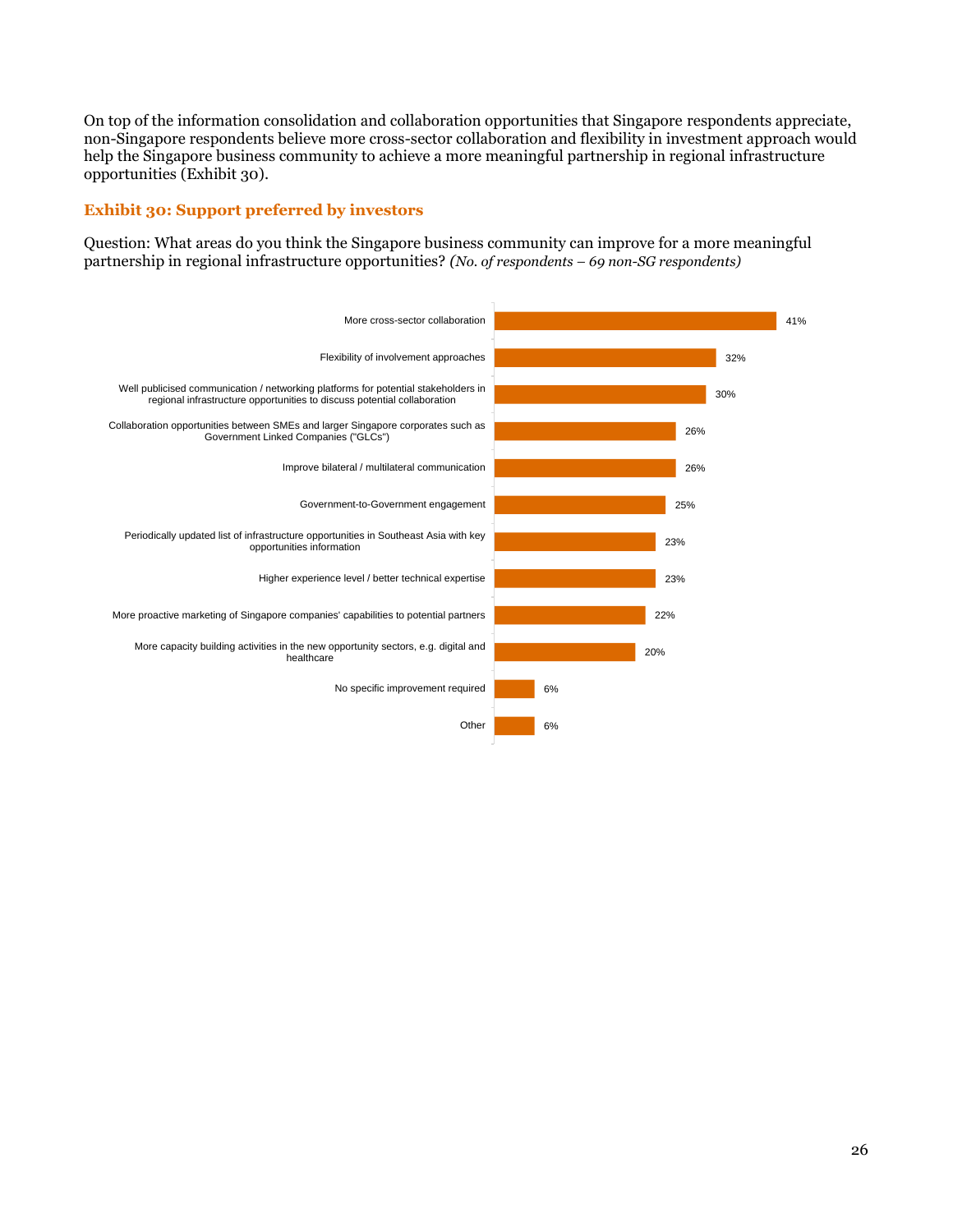# <span id="page-26-0"></span>**6. Key considerations for Singapore business community**

ASEAN is one of the world's fastest growing economies, and such rapid growth requires significant investment in infrastructure. There are considerable opportunities present for Singapore to play an active role in regional infrastructure, and the survey results have uncovered the following considerations for the Singapore business community.

# **I. Leverage the country's established position as an infrastructure finance hub**

As a thriving financial hub, Singapore serves as the Asia-Pacific base for many global banks with project finance lending and advisory specialisation. Singapore also works closely with multilateral development banks (MDBs) to improve the bankability of Asian infrastructure projects. As a result, Singapore has been the infrastructure finance hub of Southeast Asia, with up to 60% of ASEAN project finance transactions arranged by Singapore-based banks<sup>19</sup>. In addition, asset owners have successfully utilised business trusts to monetise their infrastructure assets and gain access to the international investors base.

Partly due to this, more than half of non-SG respondents in the survey look to Singapore organizations to bring financing sourcing capabilities into regional infrastructure opportunities (Exhibit 23). With COVID-19 putting financial pressure on many regional governments, private capital is vital in achieving sustainable infrastructure development in Southeast Asia. New opportunities are also expected to arise from the recently signed RCEP, under which the transport, energy and communication links between Southeast Asia and China, Japan, Korea, Australia and New Zealand are expected to be strengthened, and its common Rule of Origins (RoO) that harmonize information requirements and local standards for businesses to be eligible to the preferential terms of the RCEP are expected to attract foreign investments in Southeast Asia<sup>20</sup>. Singapore is well positioned to benefit from such opportunities, especially from the financing perspective.

# **Roadmap for Singapore companies**

- Understand the commercial and financial structure of regional infrastructure opportunities. The survey results have showed that bankability is the top challenge faced by Singapore companies to be involved in the regional infrastructure opportunities. This challenge has been recognized across the region, and multilateral banks (such as Asian Development Bank, International Finance Corporation, InfraCo Asia), and government agencies (such as Infrastructure Asia, JICA) are advising regional governments to procure more infrastructure projects under bankable structures. E.g. IFC is advising the Myanmar government to adjust the commercial structure of the Yangon Elevated Expressway project to attract more private interests. At the same time, some multi-lateral banks (MDBs) such as ADB, AIIB and IFC, have also provided equity and project financing to infrastructure projects in the region to meet the financing gaps. World Bank and ADB also have regional teams present in Singapore to work with Singaporean companies which are looking to invest in regional projects. Singapore companies could engage more closely with these multilateral banks to understand their priorities and seek to align their investment interest with these MDBs.
- In addition to MDBs, it is also important to engage with commercial banks in early stage development of any project. This enables companies to understand the presence of these banks in-country, their lending

<sup>19</sup> Sharad Somani, the Business Times, 26 April 2018, "Singapore to play a key role in Asia's infrastructure development"

<sup>&</sup>lt;sup>20</sup> Peter A. Petri and Michael Plummer, the Brookings, 16 November 2020, "RCEP: a new trade agreement that will shape global economics and politics"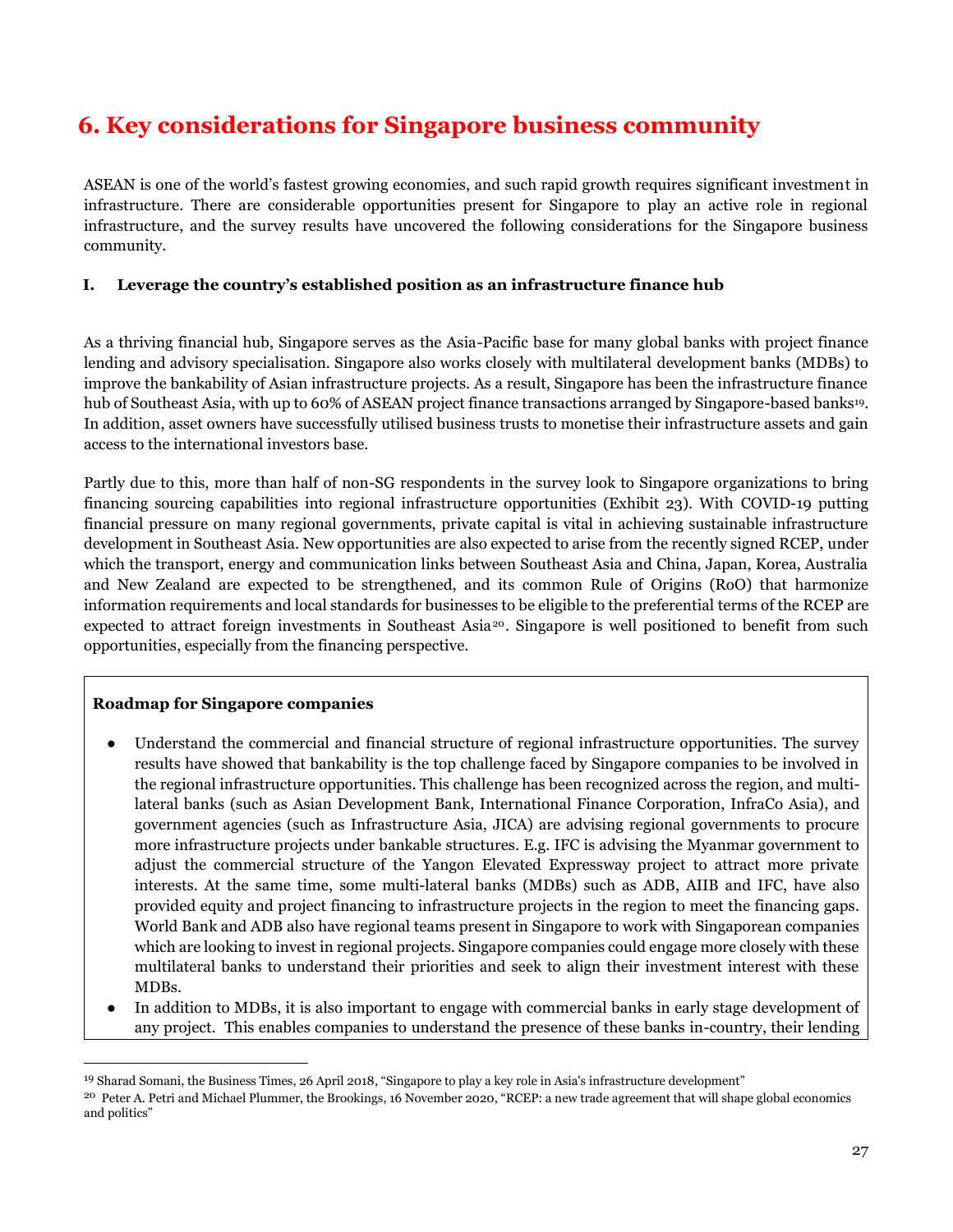limits and risk appetites, as well as allowing for early identification and mitigation plan of financing risks, such as repatriation risk and exchange rate risk.

- Leverage on the financing support schemes provided by the Singapore government, such as the Enterprise Financing Scheme Project Loans (EFS-PL) and Internationalization Finance Scheme – Non-recourse (IFS-NR), provided by Enterprise Singapore (ES). The EFS-PL aims to support Singapore SMEs in their internationalisation efforts by assisting them in financing the fulfilment of their overseas projects. Meanwhile under IFS-NR, ES and financial institutions would provide project financing to mid-sized Singaporean companies for local and overseas development projects.
- Consider exploring financial products available in Singapore to mitigate some of project risks. E.g. Political risk insurance (PRI) is an effective way to mitigate political risks of regional infrastructure opportunities, and Enterprise Singapore can support up to 50% of the PRI premium under Political Risk Insurance Scheme (PRIS). MDBs also provide political risk guarantees for regional projects and Singapore companies could also consider these options.
- Tap into the large pool of professional services providers and engineering consultants available in Singapore to de-risk projects and improve the bankability. Singapore has a large pool of legal, financial, commercial and engineering expertise, who are experienced in Singapore and the region. Leveraging on such expertise to conduct quality feasibility studies would be a key step to de-risk projects. Furthermore, some consultancies have already established local networks across the region, and they can be good sources of information in the process of securing reliable local partners.
- Engage investors and advisors on exit or refinancing strategies for mature infrastructure assets, e.g. through listing or bond issuance. Singapore's business trusts have been an approach for infrastructure asset owners to monetize their assets. Recently, the Monetary Authority of Singapore (MAS) has explored the idea of converting project loans for mature projects into marketable securities<sup>21</sup>. In 2018, Clifford Capital priced Asia's first project financing securitization of a portfolio of 37 infrastructure loans across 30 projects from 16 countries in the Asia-Pacific and the Middle East. MAS also encourages the issuance of green, social, sustainability and sustainability-linked bonds in Singapore through the Sustainable Bond Grant Scheme.

# **II. Lead the regional digital economy**

Singapore is a front-runner in the digital transformation space in SEA. Under the country's flagship digital initiative, Smart Nation, Singapore governments and businesses have been adopting digital technologies and driving digital innovations in their daily operations. As a result, Singapore is ranked first in the Asia Digital Transformation Index 2016 and 2018.<sup>22</sup>

COVID-19 has also fundamentally changed consumer behaviour. Businesses and governments across the region have re-aligned their strategies and policies with the changing dynamics of the new world, and the accelerated pace of digitisation world over.

<sup>21</sup> Philip Stafford, Financial Times, 27 June 2019, "Singapore financiers look to put region's infrastructure on track"

<sup>&</sup>lt;sup>22</sup> The Economist Intelligence Unit, February 2019, "The Asia Digital Transformation Index 2018: building environments for technology-led change"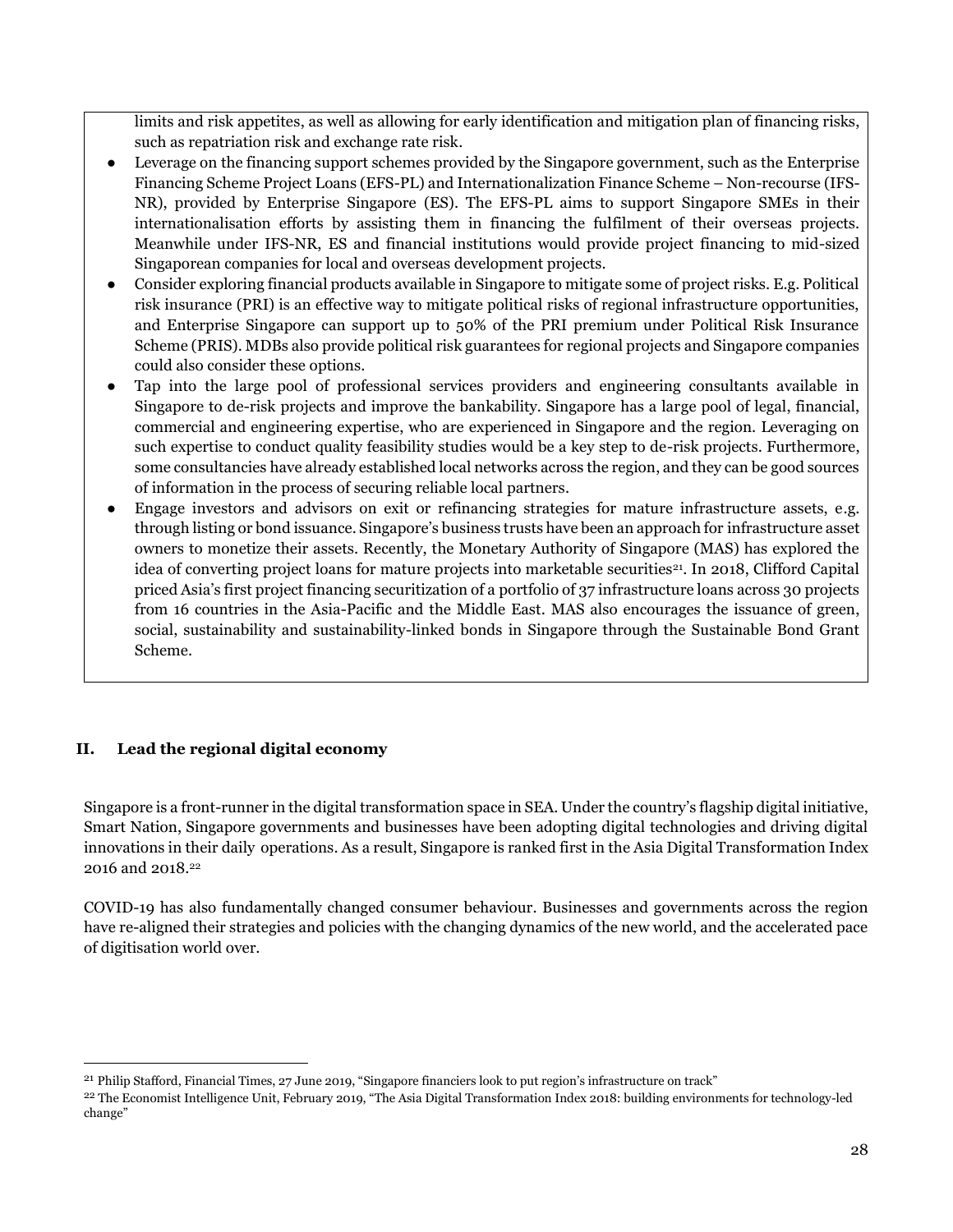As digitisation frontrunners, Singapore organizations are well positioned to participate in the emerging digital opportunities. Our survey results also indicated a growing interest in the technology / digital sector among Singapore companies.

#### **Roadmap for Singapore companies**

- As part of the Government's increase in ICT spending to accelerate digitalisation, Singapore companies, especially SMEs, can participate in potential procurement opportunities. The Government will put up bulk tenders with a projected value of SGD 1.2 billion with the hopes of broadening the chance for SMEs to participate in and win ICT contracts with government agencies.<sup>23</sup>
- Recently, multiple Chinese tech giants including Bytedance, Tencent and Alibaba have announced to build their regional hubs for Southeast Asia in Singapore. <sup>24</sup> Singapore tech suppliers and investors can participate in potential collaboration opportunities across the region.
- One approach to participate in the digitisation of the regional infrastructure sector is to bring innovative solutions to improve efficiencies along the whole lifecycle of the assets, as well as invest in opportunities with potential to adopt digital technologies. Over recent years, the use of technology in infrastructure assets has been a key element in wining public tenders. For example, in the 60 MWp Tengeh Floating Solar project, Sembcorp uses a digital monitoring platform that tracks environmental factors, detects abnormalities, and allows personnel to monitor the system remotely via a mobile application and deploy maintenance team only when required <sup>25</sup> Singapore companies can seek to work with Singapore government agencies such as Infrastructure Asia, Enterprise Singapore and Singapore Cooperation Enterprise to bring the capabilities of Singapore companies and experiences of Singapore government agencies in these areas to provide capacity building to the regional government.

# **III. Increase focus on green and sustainable infrastructure investment**

Some of the ASEAN countries are the ones most affected by the climate change. ADB estimates that the impact of climate change could reduce Southeast Asia's GDP by 11% by 2100 under the business-as-usual emission scenario.<sup>26</sup> It is evident that improvement and development of infrastructure in a sustainable way is vital for Southeast Asian countries' short-term economic recovery and long-term economic growth. The survey results also indicated a shift away from non-renewable energy among Singapore companies.

Singapore has a strong track record of developing sustainable infrastructure through innovations. The country has successfully transformed its food industry through utilising agritech, and it has set international standards for water recycling and treatment. Furthermore, Singapore's green architecture and smart building design have been widely recognised internationally. These experiences and know-hows can be key value-add that Singapore organizations offer in regional infrastructure opportunities.

Besides a strong focus on sustainability, Singapore is also positioning itself as the Green Finance Hub for Asia. It is estimated that USD1.8 trillion of green finance opportunities exist in the regional infrastructure sector between

<sup>23</sup> Stuart-Crowley, w.media, 8 June 2020, "Singapore Government looks to accelerate digitalisation and tackle COVID-19 with \$3.5 billion ICT spend increase"

<sup>24</sup> Channel news Asia, 15 September 2020, "Tencent to open regional hub in Singapore for Southeast Asia"

<sup>25</sup> Sembcorp, 18 August 2020, "PUB and Sembcorp Commence Construction of 60 MWp Floating Solar Photovoltaic System on Tengeh Reservoir"

<sup>26</sup> ADB, January 2016, "Southeast Asia and the Economics of Global Climate Stabilization"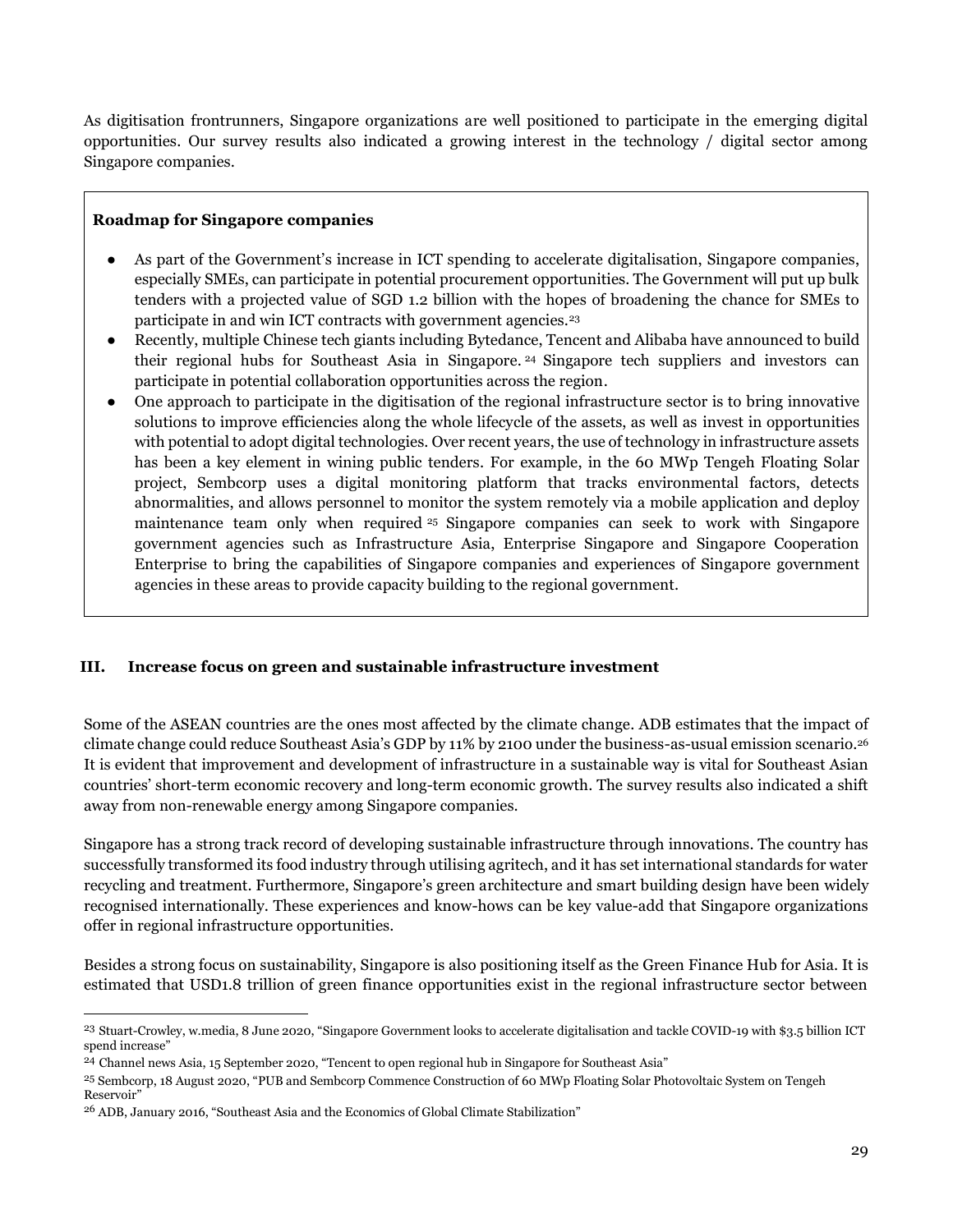2016 – 203027. Singapore is well positioned to leverage on such opportunities due to its strengths as a financial hub, strong record on governance and environmental protection, as well as links to the region.

The development of regional collaboration such as the ASEAN Power Grid has the potential to develop Singapore into a regional energy hub for renewable energy.

### **Roadmap for Singapore companies:**

- Singapore companies should consider engaging Environmental, Social, and Governance (ESG) experts to ensure that governments and companies better manage their ESG footprint. This is essential as more governments and investors (especially private equity funds, infrastructure funds, MDBs and banks) are incorporating ESG criteria into the regulatory requirements, governance framework, investment assessments and valuation decisions. Climate resilience is increasingly observed to be a key evaluation criterion in many investment evaluation frameworks. Companies with strong sustainability programs are perceived to have reliable performance going forward.
- Companies that are looking into projects that may contribute to climate change positively could approach MDBs for climate financing. The seven largest MDBs in the world, including ADB, AIIB and the World Bank Group, have jointly committed a total of USD 61.6 billion into climate finance in 2019, with USD 41.5 billion committed to low-income and middle-income economies.<sup>28</sup>
- In addition to that, Singapore companies are presented with the opportunity to obtain green and sustainable financing from the MAS through the Green and Sustainability-Linked Loan Grant Scheme (GSLS). The GSLS is the world's first grant scheme to support green and sustainability-linked loans. The GSLS will support MAS' aim to develop a green finance ecosystem which will promote the region's transition towards a sustainable future.<sup>29</sup>

# **IV. Embrace international best practices to differentiate and gain competitive advantage**

The survey results indicated that the ability to introduce international best practice and standards is one of the key success factors of Singapore companies in regional infrastructure projects. Introduction of international best practise and standards by Singapore players are prevalent at both the government level and the enterprise level. At the public level, Singapore Cooperation Enterprise (SCE) has been sharing Singapore's development experience with Southeast Asian governments. More recently, Infrastructure Asia (IA) was set up by ES and MAS in 2018 to bring industry stakeholders across the value chain together to explore project opportunities in Asia. In the private sector, Singapore companies have successfully introduced best practices of technology, design, operation, management and financing into infrastructure projects that they are involved in.

International investors continue to expect Singapore companies to bring international best practices into regional opportunities, as Singapore companies continue to leverage the country's established ecosystem of public sector agencies and financiers, to serve Asia's infrastructure needs and unlock the region's infrastructure potential. During the Asian Infrastructure Forum 2019, Ms Indranee Rajah, Singapore's Minister Prime Minister's Office, Second Minister for Finance & Second Minister for National Development, announced that IA and the MAS have plans to

<sup>27</sup> DBS-UNEI, 2017, "Green finance opportunities in ASEAN"

<sup>28</sup> 2019 Joint Report on Multilateral Development Bank's Climate Finance

<sup>29</sup> Monetary Authority of Singapore, 24 November 2020, "MAS Launches World's First Grant Scheme to Support Green and Sustainability-Linked Loans"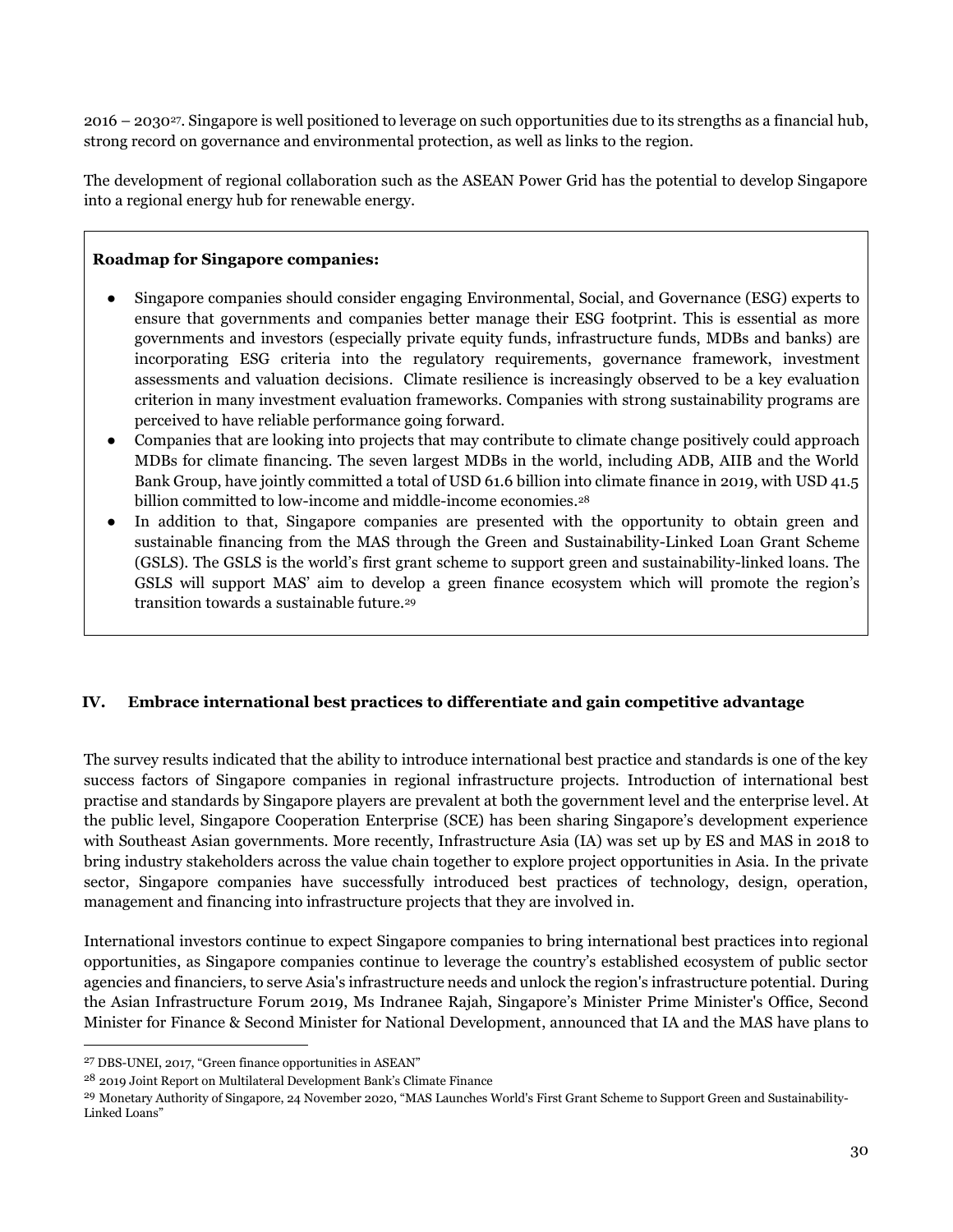work with law firms to standardise clauses in project finance loan documents - an effort to reduce time and cost and make processes more transparent. The remaining 50% of clauses would remain customisable according to individual project needs.

### **Roadmap for Singapore companies:**

- Singapore companies should continue to leverage on the country's established ecosystem of public sector agencies and financiers, to serve Asia's infrastructure needs and unlock the region's infrastructure potential. Singapore has been active in initiatives such as Global Infrastructure Facility, Global Infrastructure Hub, ASEAN Infrastructure Centre of Excellence and the more recent Singapore Green Finance Centre, which provides research, knowledge and financial support to regional infrastructure development. Understanding recent developments under such initiatives can be an efficient approach to identify interests and opportunities.
- Companies can also consider engaging consultants to bring in international best practice. Singapore is the base to a group of regionally recognized professional services providers and engineering consultants; bringing them into regional infrastructure opportunities can effectively reinforce the international best practices and impose positive influences.

# **V. Look out for community fostering initiatives led by SBF**

Singapore companies highlighted the importance of communication platforms to explore potential collaboration opportunities, aside from regular projects information and updates. This, according to them, will help the Singapore business community to be more effectively involved in regional infrastructure.

Over the past few years, SBF has successfully held a series of Singapore Regional Business Forum events and meetings and Singapore Regional Infrastructure Summits. More recently in 2019, IA also held the Inaugural Asia Infrastructure Forum to share capital mobilization strategies. Looking forward, industry players believe a series of smaller and more frequent meetups with dedicated themes could help foster a community for regional infrastructure and potentially lead to successful partnership.

# **Framework for SBF:**

- The survey results show that a periodically updated regional infrastructure opportunities information pack would be helpful. SBF can consider working with MDBs such as IFC and ADB, as well as Singapore's ES and IA to source for regional opportunities information and publish a regional infrastructure information pack which will be updated regularly.
- To leverage on Singapore's position as regional infrastructure finance hub, SBF can consider forming strategic partnerships with infrastructure investors such as Clifford Capital, Macquarie Infrastructure and Real Assets and AMP Capital, as well as commercial banks such as DBS, UOB and OCBC, to create a platform for Singapore companies to pitch projects to, as well as to provide guidance on how to make the projects more investible and bankable. SBF could also consider if an early project development funding or other resources platform could be put in place to help fund Singapore companies' early project development cost.
- In order to facilitate Singapore companies to gain access to regional infrastructure opportunities, SBF can consider working with experienced professional advisors to organize project connection event. These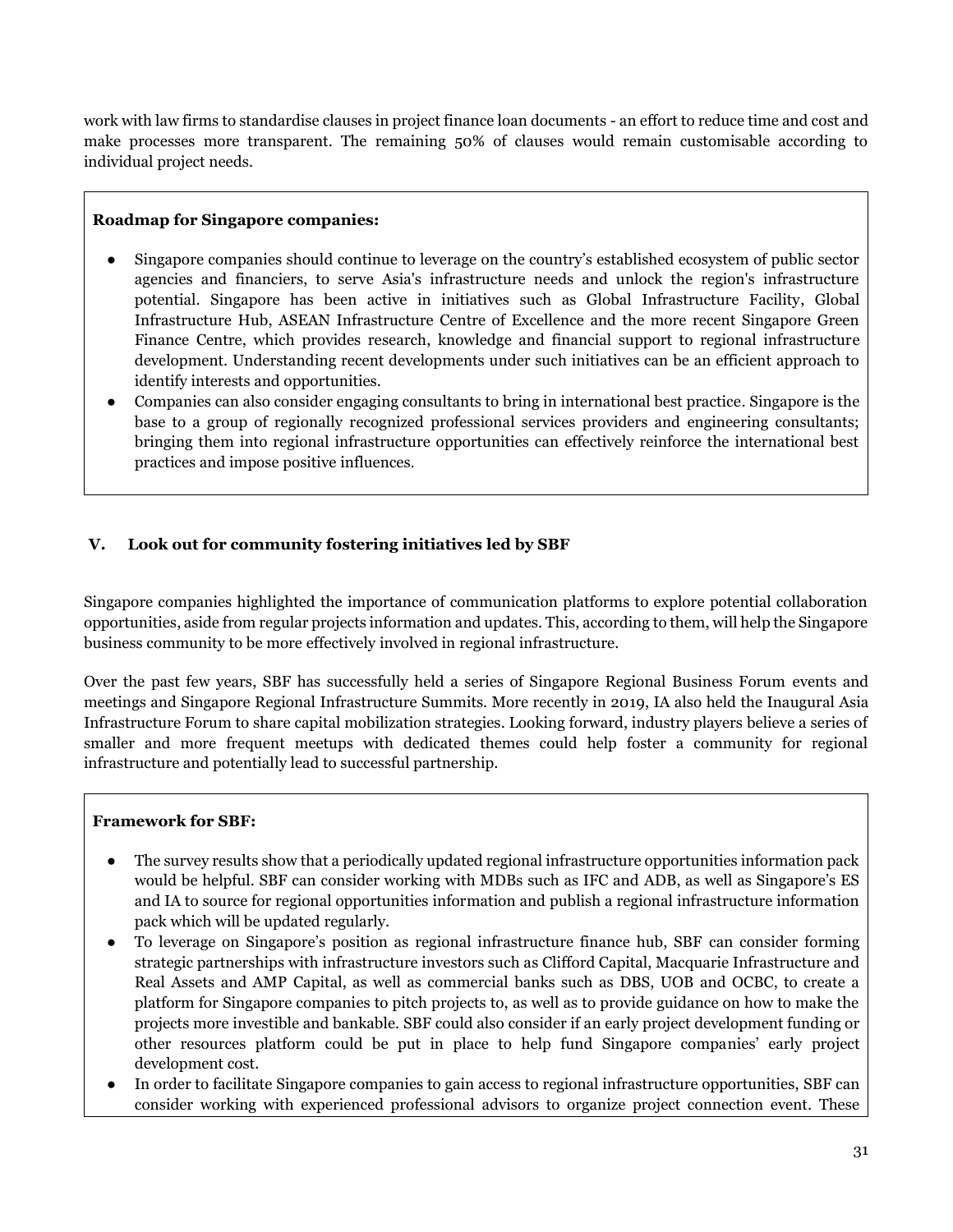advisors can introduce project developers and investors and their requirements, while SBF can reach out to interested Singapore companies to pitch their services to the project owners.

# **VI. Notable infrastructure projects in the region**

Below is a list of selected, notable infrastructure projects across the region. Singapore companies can further explore these regional opportunities for potential collaboration and participation.

| Project                                                           | <b>Country</b> | Cost (USD)          | <b>Description</b>                                                                                                                                                                                                                                                | <b>Status</b>                                                              |
|-------------------------------------------------------------------|----------------|---------------------|-------------------------------------------------------------------------------------------------------------------------------------------------------------------------------------------------------------------------------------------------------------------|----------------------------------------------------------------------------|
| Metro Cebu<br>Expressway                                          | Philippines    | 580 million         | A 73.8 km long high standard arterial road<br>planned to meet Metro Cebu's existing and<br>future traffic demand                                                                                                                                                  | <b>Under Project</b><br>Development                                        |
| <b>Ormoc City</b><br><b>Water Supply</b><br><b>System Project</b> | Philippines    | To be<br>determined | Provision of a comprehensive water system<br>to meet the demand for good quality and<br>sufficient water supply and an operation<br>capable of providing Level 3 service to its<br>areas on a 24/7 basis (i.e. continuous water<br>service without interruption). | <b>Under Project</b><br>Development                                        |
| Diesel to<br>Renewable<br>Conversion<br>Program                   | Indonesia      | 4.3 billion         | 3 phases included in the program: Phase I<br>(225 MW across 200 locations), Phase II<br>(500 MW, locations TBD) and Phase III<br>(1.300 MW, locations TBD)                                                                                                        | Under project<br>development                                               |
| <b>Jatibarang</b><br>waste to energy<br>project                   | Indonesia      | 1.1 billion         | A waste-to-energy plant project that is<br>expected to reduce waste volume at landfills<br>by 80 percent. Feasibility and technology<br>studies completed by the government.                                                                                      | <b>Under project</b><br>development                                        |
| National<br>Digital<br><b>Network</b><br>(Jendela)                | Malaysia       | 5.2 billion         | National digital infrastructure project to<br>improve the country's 4G and broadband<br>coverage and lead the country's transition<br>towards 5G. Two phases: Phase 1 from 2020<br>to 2022 and Phase 2 from 2022-2025.                                            | Phase 1 projects<br>under tender                                           |
| Cai Mep Ha<br><b>Logistics Park</b>                               | Vietnam        | 445 million         | A logistics centre, including a port, on 1,736<br>ha of land in Ba Ria - Vung Tau province.                                                                                                                                                                       | <b>Under project</b><br>development                                        |
| <b>New Yangon</b><br>City                                         | Myanmar        | 800 million         | A new urban area developed across the river<br>from downtown Yangon. Phase 1<br>development include 23 sqkm of<br>resettlement area, 3 sq km of industrial<br>estates, as well as power, water and<br>wastewater treatment facilities.                            | Phase 1 master<br>development under<br>swiss challenge<br>process          |
| Sagaing region<br>solar power<br>projects                         | Myanmar        | 510 million         | 5 solar projects located in Kyaukpahtoe,<br>Monywa, Ngapyawdine, Nyaungbingyi and<br>Ohntaw of Sagaing region. Ngapyawdine,<br>Nyaungbingyi and Ohntaw projects are<br>under the 1GW solar tender with winners<br>including Sungrow, Shwe Taung and<br>Gezhouba.  | Kyaukpahtoe,<br>Monywa projects are<br>looking for additional<br>financing |

Note: the above list is not exhaustive and do not represent PwC's recommendation for investment in these projects as companies should consider the risk and reward for each of the above project vis-a-vis their experience, resources and risk appetite.